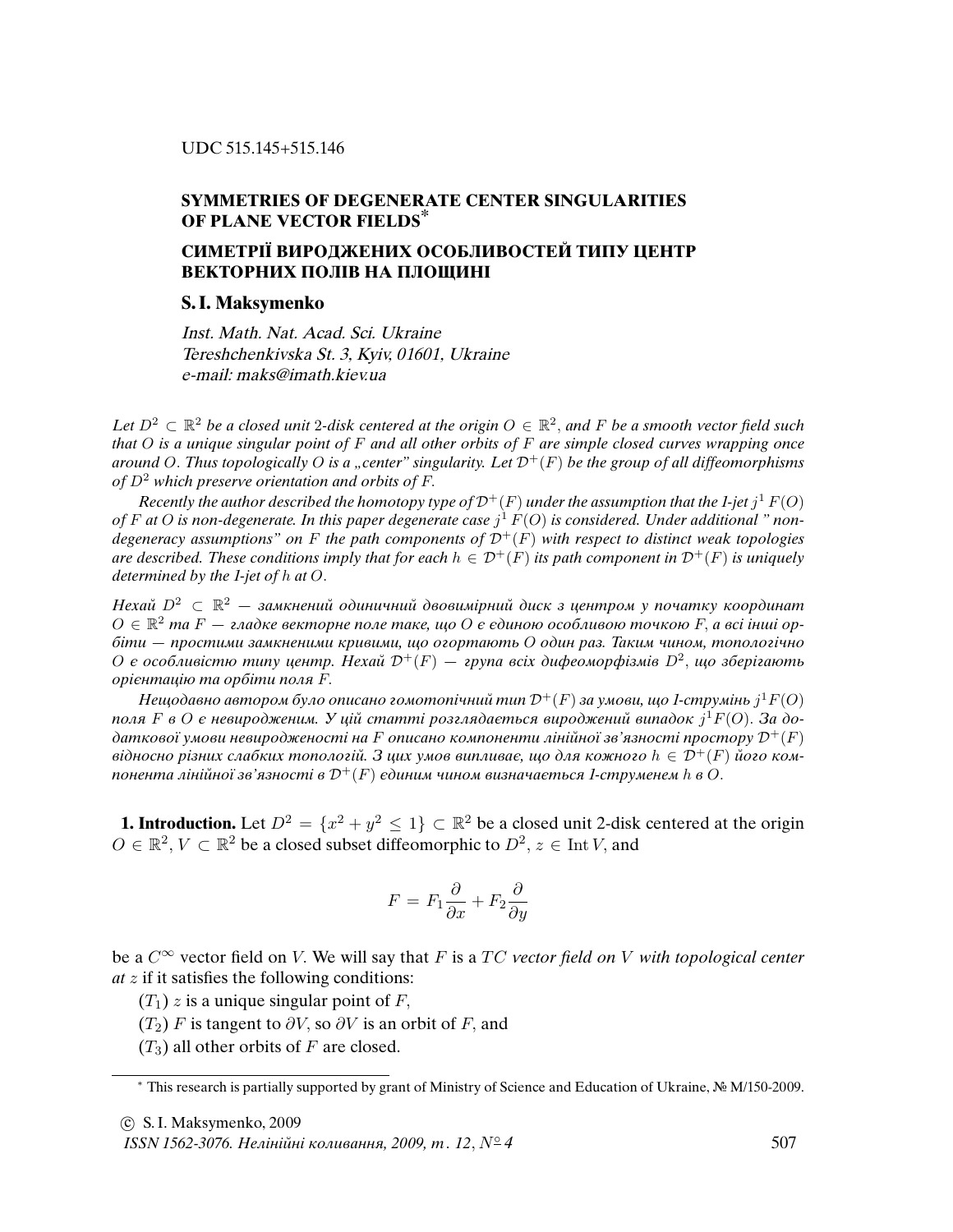Let  $F$  be a TC vector field on V. Then it easily follows from Poincaré – Bendixson theorem [1] that there exists a *homeomorphism* 



Fig. 1

such that  $h(z) = O$  and for every other orbit o of F its image  $h(o)$  is a circle of some radius  $c \in (0, 1]$  centered at the origin, see Fig. 1. This motivates the term TC which we use, see [2]. Moreover, since the first recurrent map of closed orbits is smooth, see [1], it can be assumed that the restriction  $h : V \backslash z \to D^2 \backslash O$  is a  $C^{\infty}$  diffeomorphism.

Let F be a TC vector field on  $D^2$ . In this case we will always assume that  $F(O) = 0$ . Consider the following matrix

$$
\nabla F = \left( \begin{array}{cc} \frac{\partial F_1}{\partial x}(O) & \frac{\partial F_1}{\partial y}(O) \\ \\ \frac{\partial F_2}{\partial x}(O) & \frac{\partial F_2}{\partial y}(O) \end{array} \right).
$$

We will call  $\nabla F$  the *linear part* or the *linearization* of F at O.

Suppose  $\nabla F$  is non-degenerate. Then it can be shown that there are local coordinates at O in which

$$
j^{1}F(O) = -ay\frac{\partial}{\partial x} + ay\frac{\partial}{\partial y}
$$

for some  $a \neq 0$ , so the 1-jet of F at O is a "rotation". This class of singularities is well-studied from many points of view, see e.g.  $[3-8]$ . In particular, in [5] normal forms of such vector fields are obtained.

Denote by  $\mathcal{D}(F)$  the group of  $C^{\infty}$  diffeomorphisms h of  $D^2$  such that  $h(o) = o$  for each orbit o of F. Let also  $\mathcal{D}^+(F)$  be the subgroup of  $\mathcal{D}(F)$  consisting of all orientation preserving diffeomorphisms, and  $\mathcal{D}^{\partial}(F)$  be the subgroup of  $\mathcal{D}^+(F)$  consisting of all diffeomorphisms fixed of  $\partial D^2$ . We endow  $\mathcal{D}(F)$ ,  $\mathcal{D}^+(F)$ , and  $\mathcal{D}^{\partial}(F)$  with the weak W<sup>∞</sup>-topologies, see Section 6.

The main result of [2] describes the homotopy types of  $\mathcal{D}^{\partial}(F)$  and  $\mathcal{D}^+(F)$  for a TC vector field with non-degenerate  $\nabla F$ , see (i) of Proposition 2.1.

Moreover, in [9] the author calculated the homotopy type of  $\mathcal{D}^+(F)$  for F being a "reduced" Hamiltonian vector field of a real homogeneous polynomial  $f : \mathbb{R}^2 \to \mathbb{R}$  in two variables having a local extremum at  $O$ , see Example 2.1. Notice that in almost all the cases of  $f$ , we have that  $\nabla F = 0.$ 

In the present paper we study  $\mathcal{D}^{\partial}(F)$  and  $\mathcal{D}^+(F)$  for TC vector fields with degenerate  $\nabla F$ but satisfying certain additional "non-degeneracy" assumptions, see Theorems 2.1, 2.2, and 2.3. The obtained results are not so complete as in the non-degenerate case due to the variety of normal forms. We are able to prove that the inclusion  $\mathcal{D}^{\partial}(F) \subset \mathcal{D}^+(F)$  induces isomorphisms of the homotopy groups  $\pi_k$  for  $k\geq 1$  and also describe path components of  ${\mathcal D}^{\partial}(F)$  and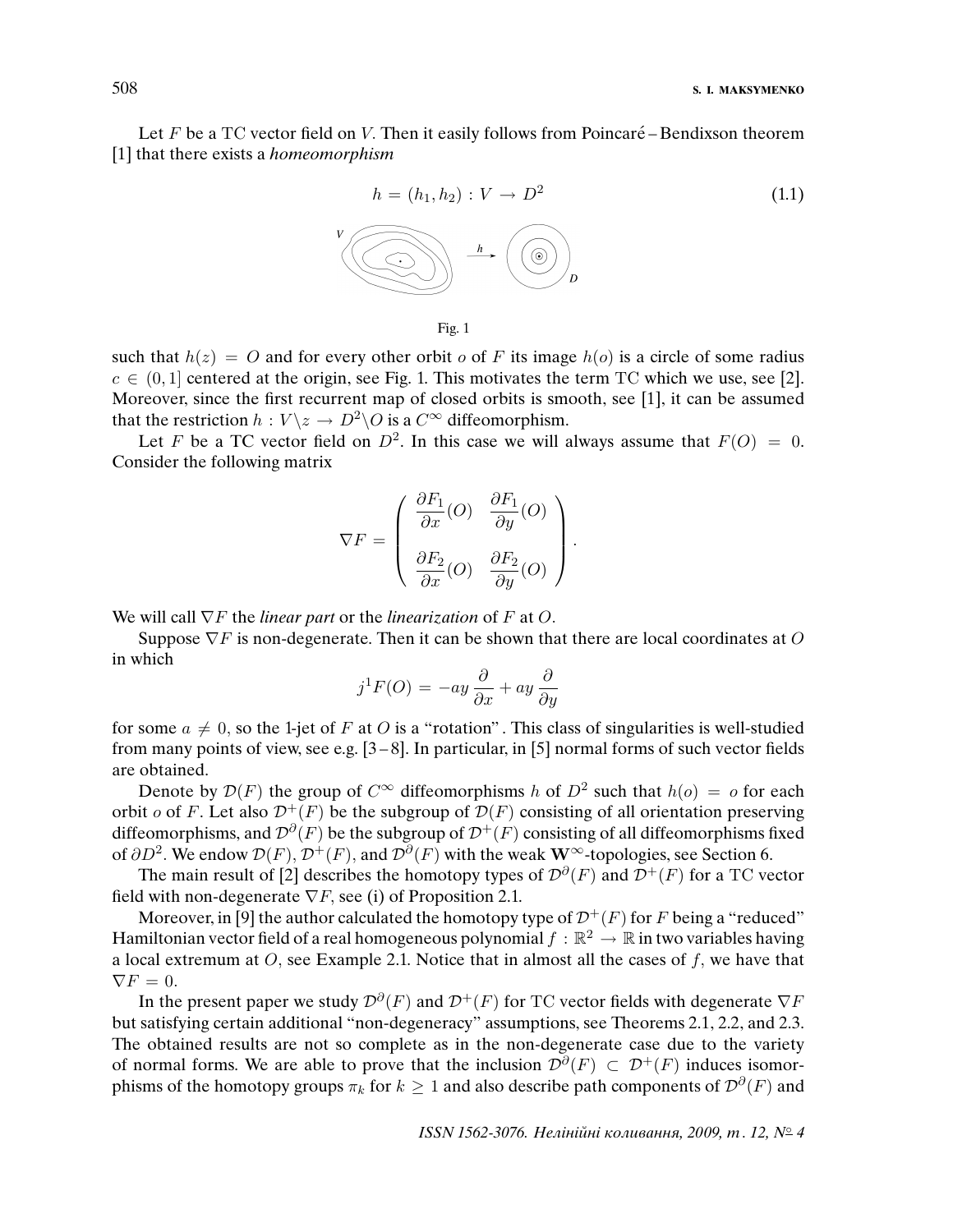$\mathcal{D}^+(F)$  with respect to distinct weak topologies. It turns out that for each  $h \in \mathcal{D}^+(F)$  its path component in  $\mathcal{D}^{+}(F)$  is uniquely determined by the 1-jet of h at O.

These results agree with the ones of [9] and they are essentially new for the case when  $\nabla F$ is degenerate but is not zero.

The principal difference of the presented technique from [2] that we do not require continuity of the inverse of the so-called *shift-map* of  $F$ , see § 2.4.

In [10] for each compact surface M the author calculated the homotopy types of the stabilizers and orbits of Morse functions on  $M$  with respect to the right action of the diffeomorphism group  $\mathcal{D}(M)$  of M. The results of the present paper as well as of [2] will be used in another paper to extend calculations of [10] to a large class of smooth functions with degenerate singularities on surfaces.

**2. Formulation of results.** Let F be a TC vector field on  $D^2$ . Denote by  $\mathcal{E}(F)$  the subset of  $C^{\infty}(D^2, D^2)$  which consists of all maps  $h : D^2 \to D^2$  satisfying the following conditions:

(i)  $h(o) = o$  for every orbit *o* of *F*; in particular,  $h(O) = O$ ;

(ii)  $h$  is a local diffeomorphism at  $O$ , though it can be non-bijective and even degenerate outside O.

Evidently,  $\mathcal{E}(F)$  is a subsemigroup of  $C^{\infty}(D^2, D^2)$  with respect to the usual composition of maps. Consider the map

$$
\mathbf{j}: \mathcal{E}(F) \to GL(2,\mathbb{R}), \quad \mathbf{j}(h) = J(h,O),
$$

associating to every  $h \in \mathcal{E}(F)$  its Jacobi matrix  $J(h, O)$  at O. Let

$$
L(F) := \mathbf{j}(\mathcal{E}(F))
$$

be the image of j. Then a priori  $L(F)$  is a subsemigroup of  $GL(2, \mathbb{R})$ .

Let  $\mathcal{E}^+(F) = \mathbf{j}^{-1}(\text{GL}^+(2,\mathbb{R}))$  be the subset of  $\mathcal{E}(F)$  consisting of all maps h with positive Jacobian at O.

Let also  $\mathcal{E}^{\partial}(F) \subset \mathcal{E}^+(F)$  be the subsemigroup consisting of all maps h fixed on  $\partial D^2$ , i.e.,  $h(x) = x$  for all  $x \in \partial D^2$ . Evidently,

$$
\mathcal{D}(F) \subset \mathcal{E}(F), \quad \mathcal{D}^+(F) \subset \mathcal{E}^+(F), \quad \mathcal{D}^{\partial}(F) \subset \mathcal{E}^{\partial}(F). \tag{2.1}
$$

For  $r = 0, 1, \ldots, \infty$  denote by  $\mathcal{E}(F)^r$  ( $\mathcal{E}^+(F)^r$ , etc.) the space  $\mathcal{E}(F)$ , ( $\mathcal{E}^+(F)$ , etc.) endowed with the weak W<sup>r</sup>-topology, see § 6. Let also  $\mathcal{E}_{\text{id}}(F)^r$  ( $\mathcal{E}_{\text{id}}^+(F)^r$  etc.) be the path component of the identity map  $id_{D^2}$  in  $\mathcal{E}(F)$ ,  $(\mathcal{E}^+(F))$ , etc.) with respect to the W<sup>r</sup>-topology. Evidently, each  $h \in \mathcal{E}(F) \backslash \mathcal{E}^+(F)$  (if it exists) changes the orientation of  $D^2$ , whence  $\mathcal{E}^+(F)^r$  consists of full path components of  $\mathcal{E}(F)^r$ . In particular,

$$
\mathcal{E}_{\mathrm{id}}^+(F)^r = \mathcal{E}_{\mathrm{id}}(F)^r, \quad r = 0, 1, \ldots, \infty.
$$

It turns out that it is more convenient to work with  $\mathcal{E}(F)$  instead of  $\mathcal{D}(F)$ . Moreover, the following theorem shows that such a replacement does not loose the information about homotopy types.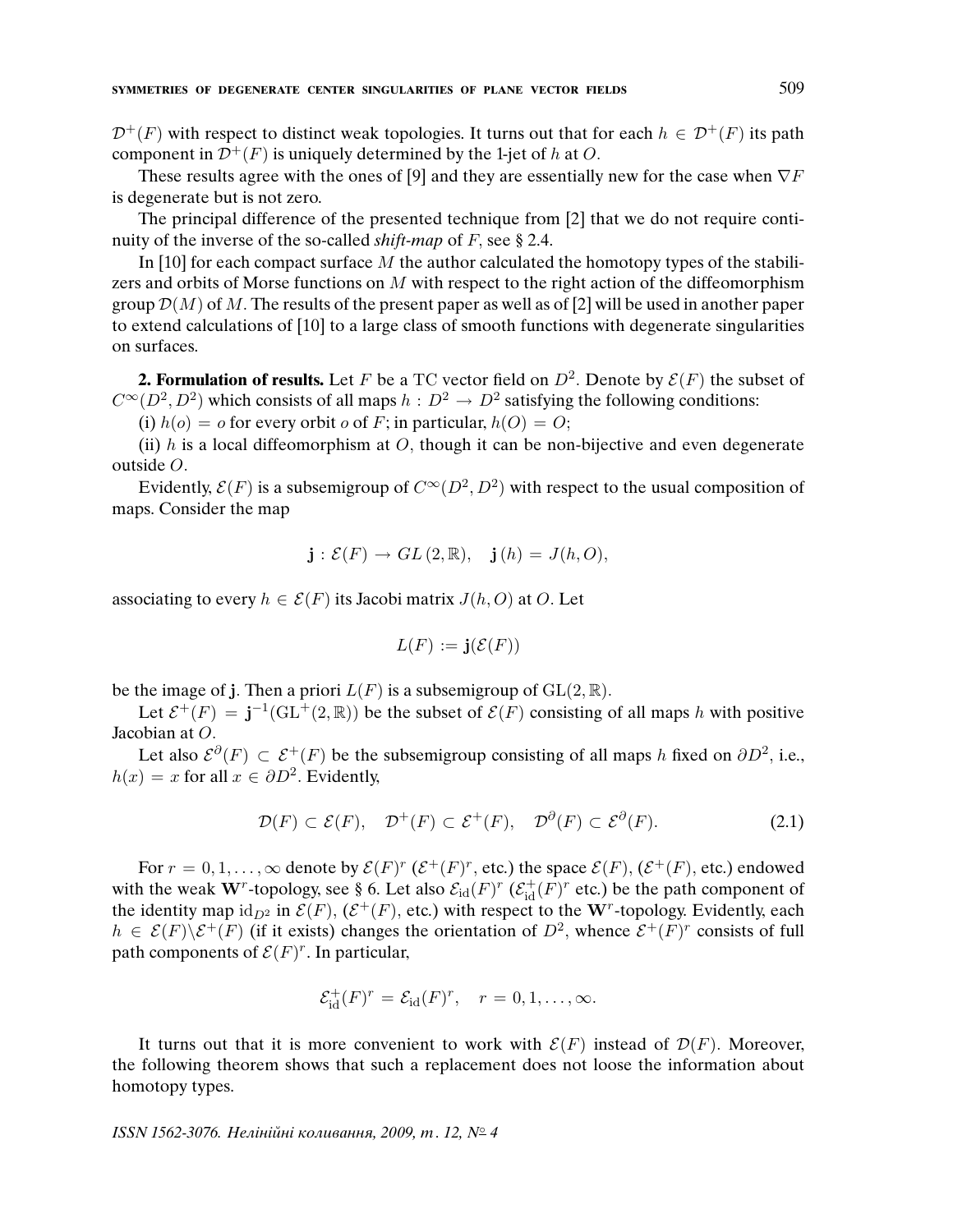We will assume throughout that the identity map  $id_{D^2}$  is a base point and therefore omit it from the notation. For instance, we denote the *n*-th homotopy group  $\pi_n(\mathcal{E}(F)^r, \text{id}_{D^2})$  simply by  $\pi_n \mathcal{E}(F)^r$  and so on.

**Theorem 2.1.** Let F be a TC vector field on  $D^2$ . Let D denotes one of the groups  $\mathcal{D}(F)$ ,  ${\cal D}^+(F)$ , or  ${\cal D}^{\partial}(F)$ , and  ${\cal E}$  be the corresponding semigroup  ${\cal E}(F),$   ${\cal E}^+(F),$  or  ${\cal E}^{\partial}(F)$ . By  ${\cal D}^r$  (resp.  $\mathcal{E}^r$ ) we denote the topological space  $\mathcal{D}$  (resp.  $\mathcal{E}$ ) endowed with the  $\mathbf{W}^r$ -topology. Then

(1) the inclusion  $\mathcal{D}^r \subset \mathcal{E}^r$  is a **weak homotopy equivalence**<sup>1</sup> for  $r \geq 1$ ;

(2) in the  $W^0$ -topology, the induced map  $\pi_0 \mathcal{D}^0 \to \pi_0 \mathcal{E}^0$  is a **surjection**;

(3) for each  $r \geq 0$  the semigroup  $\pi_0 \mathcal{E}^r$  is a **group** and any two path components of  $\mathcal{E}^r$  are homeomorphic to each other.

**Remark 2.1.** In general, a topological semigroup may have path components which are non homeomorphic to each other. For instance, this is often so for the semigroup of continuous maps  $C(X, X)$  of a topological space X with non-trivial homotopy groups, see e.g. [11].

The next result describes the relative homotopy groups of the pair  $(\mathcal{E}^+(F), \mathcal{E}^{\partial}(F))$ .

**Theorem 2.2.** Let F be a TC vector field on  $D^2$ . Then for each  $r \geq 0$ ,

$$
\pi_n(\mathcal{E}^+(F)^r, \mathcal{E}^{\partial}(F)^r) = \begin{cases} \mathbb{Z}, & n = 1, \\ 0, & otherwise. \end{cases}
$$

Hence the inclusion  $\mathcal{E}^{\partial}(F) \subset \mathcal{E}^+(F)$  yields **isomorphisms**,

$$
\pi_n \mathcal{E}^\partial(F)^r \to \pi_n \mathcal{E}^+(F)^r, \quad n \ge 2,
$$
\n(2.2)

and we also have the following exact sequence:

$$
0 \to \pi_1 \mathcal{E}^{\partial}(F)^r \to \pi_1 \mathcal{E}^+(F)^r \to \mathbb{Z} \to \pi_0 \mathcal{E}^{\partial}(F)^r \to \pi_0 \mathcal{E}^+(F)^r \to 0.
$$
 (2.3)

Our next aim (see Theorem 2.3 below) is to obtain some information about the homotopy groups of  $\mathcal{E}(F)$ ,  $\mathcal{E}^+(F)$  and  $\mathcal{E}^{\partial}(F)$ . First we recall necessary definitions and some preliminary results.

**Shift map.** Let  $\mathbf{F} : D^2 \times \mathbb{R} \to D^2$  be the flow generated by F and

$$
\varphi : C^{\infty}(D^2, \mathbb{R}) \to C^{\infty}(D^2, D^2)
$$

be the map defined by

$$
\varphi(\alpha)(z) = \mathbf{F}(z, \alpha(z))
$$

for  $\alpha \in \mathbb{C}^{\infty}(D^2, \mathbb{R})$  and  $z \in D^2$ . We will call  $\varphi$  the *shift map* along orbits of F and denote its image in  $C^{\infty}(D^2, D^2)$  by  $Sh(F)$ ,

$$
Sh(F) := \varphi(C^{\infty}(D^2, \mathbb{R})) \subset C^{\infty}(D^2, D^2).
$$

<sup>&</sup>lt;sup>1</sup> Recall that a map  $i : \mathcal{D} \to \mathcal{E}$  is a *weak homotopy equivalence* if for each  $n \geq 0$  the induced map  $i_n$ :  $\pi_n(\mathcal{D}, x) \to \pi_n(\mathcal{E}, x)$  of homotopy sets (groups for  $n \geq 1$ ) is a bijection for each  $x \in \mathcal{D}$ .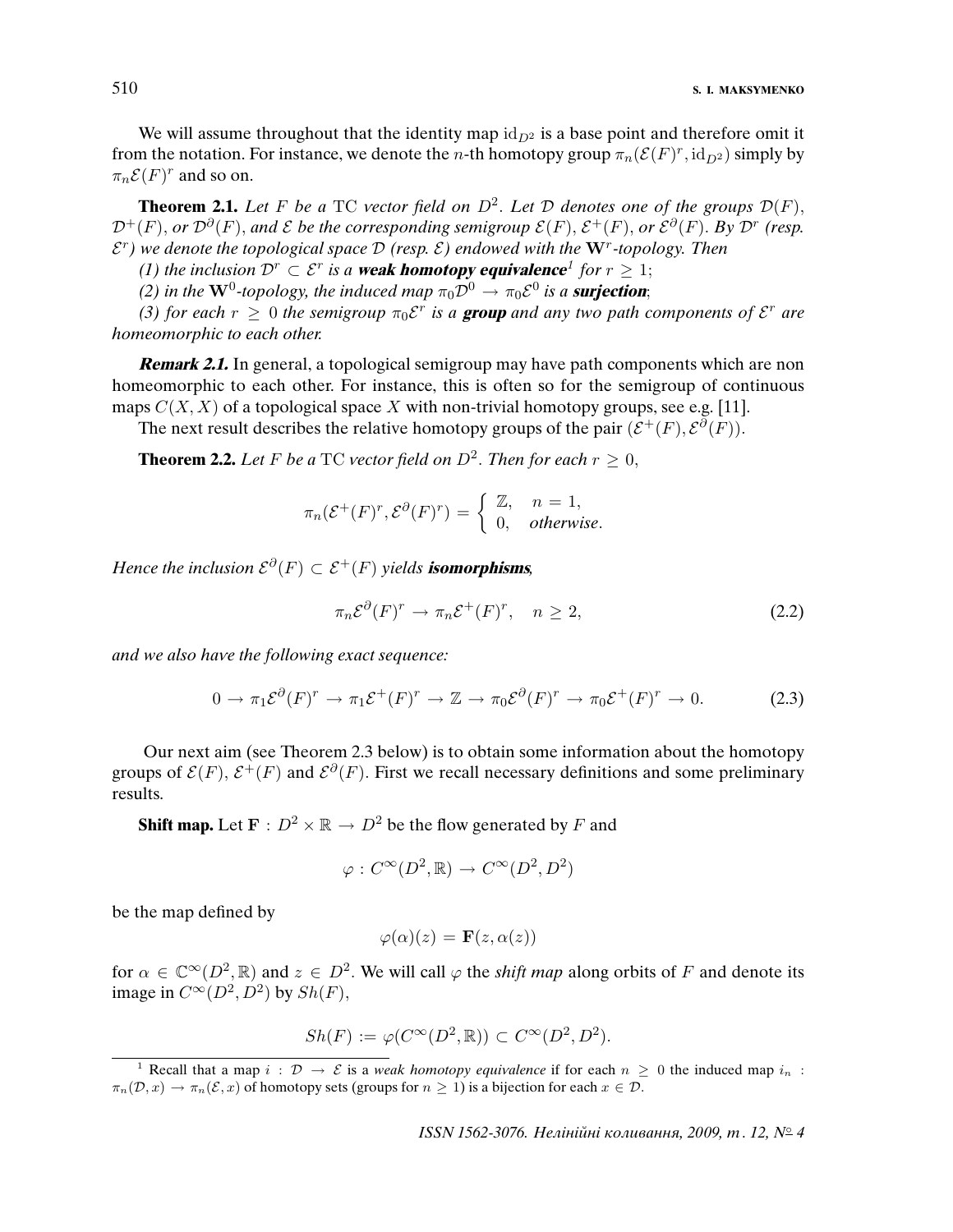**Lemma 2.1.** The following inclusions hold true:

$$
Sh(F) \subset \mathcal{E}_{\text{id}}(F)^\infty \subset \ldots \subset \mathcal{E}_{\text{id}}(F)^1 \subset \mathcal{E}_{\text{id}}(F)^0. \tag{2.4}
$$

If  $Sh(F) = \mathrm{E}_{\mathrm{id}}(F)^r$  for some  $r = 0, 1, \ldots, \infty$ , then

$$
\mathcal{D}_{\text{id}}(F)^{\infty} = \ldots = \mathcal{D}_{\text{id}}(F)^{r}, \qquad (2.5)
$$

whence the identity maps id:  $\mathcal{D}(F)^\infty \to \mathcal{D}(F)^s$  and id:  $\mathcal{E}(F)^\infty \to \mathcal{E}(F)^s$  for  $s \geq r$  yield the following bijections:

$$
\pi_0 \mathcal{D}(F)^\infty \approx \ldots \approx \pi_0 \mathcal{D}(F)^r, \quad \pi_0 \mathcal{E}(F)^\infty \approx \ldots \approx \pi_0 \mathcal{E}(F)^r.
$$

*Proof.* The first inclusion in (2.4) follows from [12] (Corollary 21) and the others are evident. The fact that (2.5) is implied by the assumption  $Sh(F) = \mathcal{E}_{\text{id}}(F)^r$  is proved in [9].

The lemma is proved.

The following Proposition 2.1 and Example 2.1 describe some results about ker j,  $Sh(F)$ , and  $\mathcal{E}_\mathrm{id}(F)^r$  for TC vector fields. The most complete information is given for the cases when  $\nabla F$ is non-degenerate and when  $F$  is a "reduced" Hamiltonian vector field of some homogeneous polynomial on  $\mathbb{R}^2$ .

**Proposition 2.1.** Let F be a TC vector field on  $D^2$ .

(1) If  $\nabla F = 0$ , then  $Sh(F) \subset \text{ker } \mathbf{j}$ .

(2) Suppose that  $\nabla F$  is degenerate but is not zero. Then there are local coordinates at O in which  $\nabla F=\left(\begin{array}{cc} 0 & a \ 0 & 0 \end{array}\right)$  for some  $a\in\mathbb{R}\backslash\{0\}.$  Define the following subsets of  $\mathrm{GL}^+(2,\mathbb{R})$  :

$$
\mathcal{A}_{++} = \left\{ \begin{pmatrix} 1 & d \\ 0 & 1 \end{pmatrix}, \, d \in \mathbb{R} \right\}, \quad \mathcal{A}_{--} = \left\{ \begin{pmatrix} -1 & d \\ 0 & -1 \end{pmatrix}, \, d \in \mathbb{R} \right\},
$$
\n
$$
\mathcal{A}_{+-} = \left\{ \begin{pmatrix} 1 & d \\ 0 & -1 \end{pmatrix}, \, d \in \mathbb{R} \right\}, \quad \mathcal{A}_{-+} = \left\{ \begin{pmatrix} -1 & d \\ 0 & +1 \end{pmatrix}, \, d \in \mathbb{R} \right\}, \quad (2.6)
$$
\n
$$
\mathcal{A} = \mathcal{A}_{++} \cup \mathcal{A}_{--} \cup \mathcal{A}_{+-} \cup \mathcal{A}_{-+}.
$$

Then

$$
\mathbf{j}(Sh(F)) = \mathcal{A}_{++}, \quad \mathbf{j}(\mathcal{E}^+(F)) \subset \mathcal{A}_{++} \cup \mathcal{A}_{--}, \quad \mathbf{j}(\mathcal{E}(F)) \subset \mathcal{A}.\tag{2.7}
$$

(3) If  $\nabla F$  is non-degenerate, then there are local coordinates at O in which F is given by

$$
F(x,y) = \alpha(x,y) \left( -y \frac{\partial}{\partial x} + x \frac{\partial}{\partial y} \right) + \overline{X} \frac{\partial}{\partial x} + \overline{Y} \frac{\partial}{\partial y},\tag{2.8}
$$

where  $\alpha$  is a  $C^{\infty}$ -function such that  $\alpha(O) \neq 0$ , and  $\overline{X}, \overline{Y}$  are **flat** at O. Moreover,

$$
\mathbf{j}^{-1}(\mathrm{SO}(2)) = Sh(F) = \mathcal{E}_{\mathrm{id}}(F)^{\infty} = \ldots = \mathcal{E}_{\mathrm{id}}(F)^0 = \mathcal{E}^+(F),
$$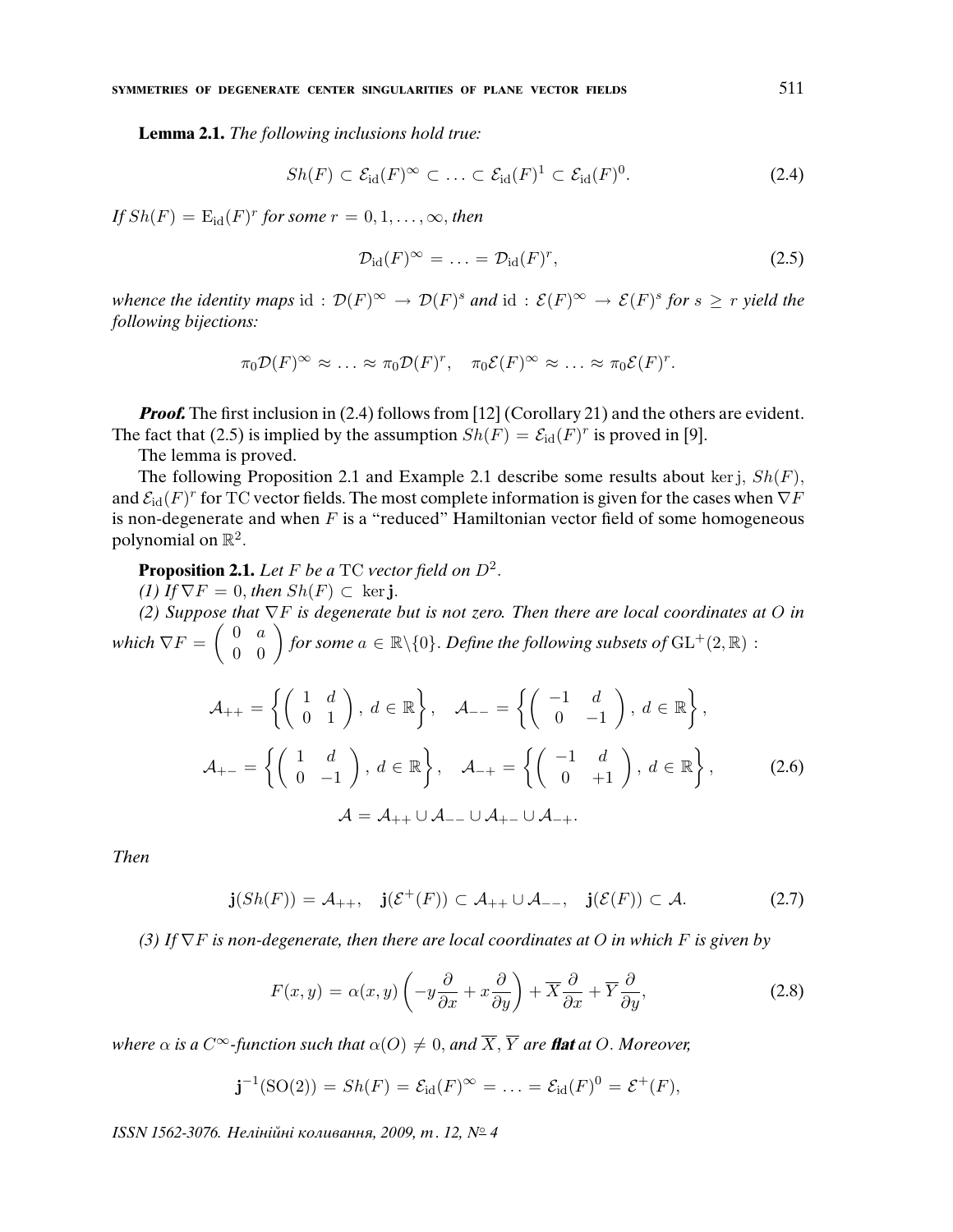512 **S. I. MAKSYMENKO**

$$
\mathcal{D}_{\mathrm{id}}(F)^\infty = \ldots = \mathcal{D}_{\mathrm{id}}(F)^0,
$$

the inclusions  ${\cal D} ^{\partial}(F)\subset{\cal E} ^{\partial}(F)$  and  ${\cal D}^+(F)\subset{\cal E}^+(F)$  are homotopy equivalences with respect to the  $\mathbf{W}^\infty$ -topologies,  $\mathcal{D}^\partial(F)$  is contractible, and  $\mathcal{D}^+(F)$  is homotopy equivalent to a circle.

(4) Let  $\theta : D^2 \backslash O \rightarrow (0, +\infty)$  be the function associating to each  $z \in D^2 \backslash O$  its period  $\theta(z)$ with respect to F. Then  $\theta$  is  $C^{\infty}$  on  $D^2\setminus O$  and we will call it the **period function** for F.

In the cases (1) and (2), i.e., when  $\nabla F$  is degenerate,  $\lim_{n \to \infty} \theta(z) = +\infty$  and thus  $\theta$  can not be even continuously extended to all of  $D^2$ . On the other hand in the case (3)  $\theta$  extends to a  $C^{\infty}$ -function on all of  $\mathcal{D}^{2}$  such that  $\theta(O) \neq 0$ .

*Proof.* Statement (1) is a particular case of [13] (Lemma 5.3). (2) and (4) are established in [2].

(3) Representation (2.8) is due to F. Takens [5], and all other statements are proved in [2]. Actually, F. Takens has shown that except for (2.8) there is also an infinite series of normal forms for vector fields with a "rotation as 1-jet" , however the orbits of these vector fields are non-closed, and so they are not TC.

The proposition is proved.

**Example 2.1.** Let  $f : \mathbb{R}^2 \to \mathbb{R}$  be a real homogeneous polynomial in two variables such that  $O \in \mathbb{R}^2$  is a unique critical point of f being its global minimum. Then we can write

$$
f(x,y) = \prod_{j=1}^{k} Q_j^{\beta_j}(x,y),
$$
\n(2.9)

where every  $Q_i$  is a positive definite quadratic form,  $\beta_i \geq 1$ , and

$$
\frac{Q_j}{Q_{j'}} \neq \text{const} \quad \text{for} \quad j \neq j'.
$$

Then it is easy to see that  $D = \prod_{i=1}^{k}$  $j=1$  $Q_{i}^{\beta _{j}-1}$  $j_j^{\nu_j-1}$  is the greatest common divisor of partial derivatives  $f'_x$  and  $f'_y$ . Let  $G = -f'_y$  $\frac{\partial}{\partial x} + f'_x$  $\frac{\partial}{\partial y}$  be the Hamiltonian vector field of f and

$$
F = -(f_y'/D)\frac{\partial}{\partial x} + (f_x'/D)\frac{\partial}{\partial y}.
$$

Then the coordinate function of F are relatively prime in the ring  $\mathbb{R}[x, y]$ . We will call F the **reduced** Hamiltonian vector field for f.

Fix  $\varepsilon > 0$  and put  $V = f^{-1}[0, \varepsilon]$ . Then F is a TC vector field on V with singularity at O.

If  $k = 1$ , then  $\nabla F$  is non-degenerate and a description of  $\pi_0 \mathcal{E}^+(F)^\infty$  and  $\mathcal{E}_\text{id}(F)^\infty$  is given by (3) of Proposition 2.1.

If  $k \geq 2$ , then  $\nabla F = 0$ . In this case, see [9, 14],

$$
\ker \mathbf{j} = Sh(F) = \mathcal{E}_{\mathrm{id}}(F)^{\infty} = \ldots = \mathcal{E}_{\mathrm{id}}(F)^{1} \neq \mathcal{E}_{\mathrm{id}}(F)^{0} = \mathcal{E}^{+}(F),
$$

 $\mathcal{E}_{\text{id}}(F)^\infty$  is contractible with respect to the W<sup>∞</sup>-topology, and  $\pi_0 \mathcal{E}^+(F)^\infty \approx \mathbb{Z}_{2n}$  for some  $n \geq 1$ .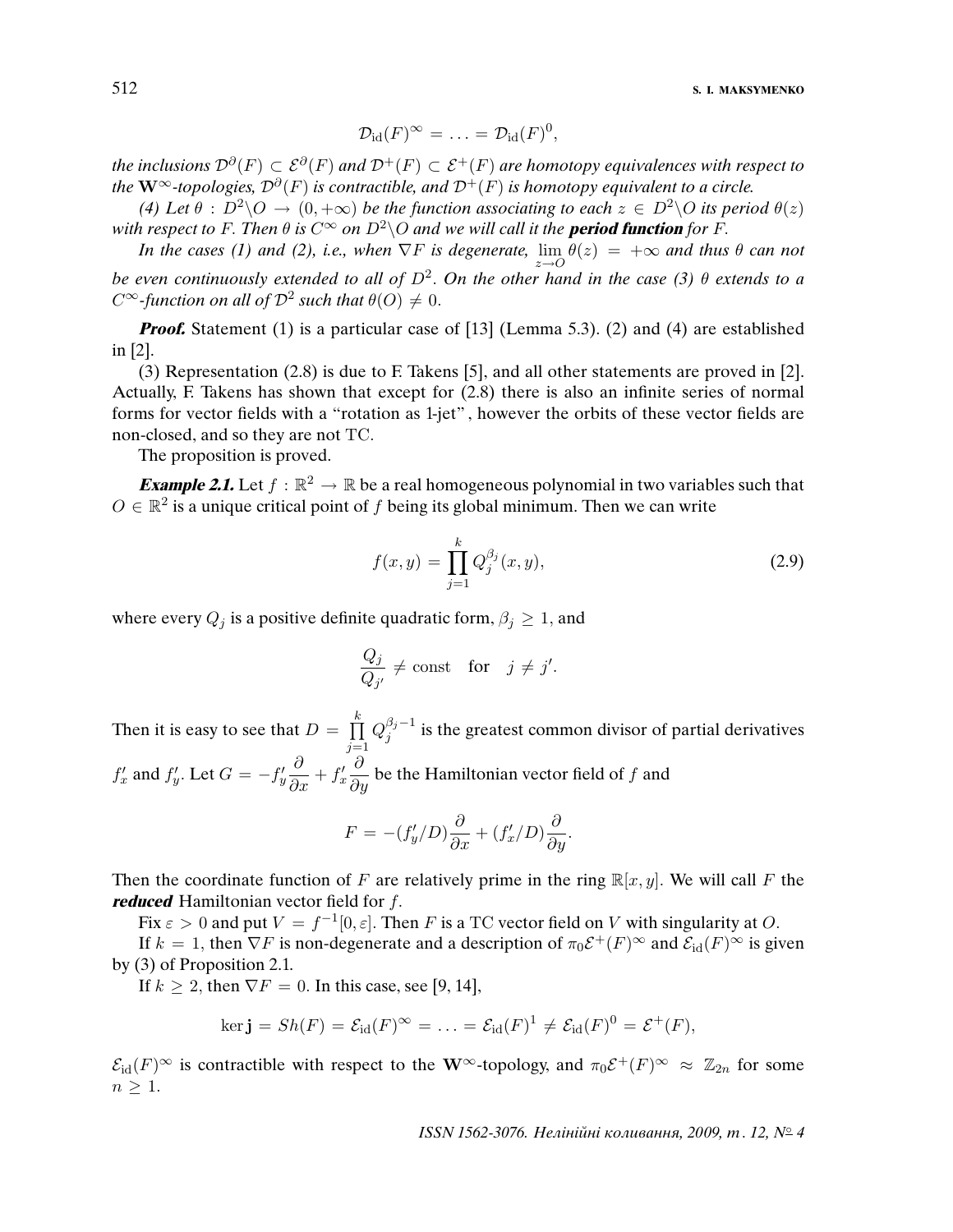Now we can formulate our last result, Theorem 2.3. It gives some information about weak homotopy types of  $\mathcal{E}(F)$  and  $\mathcal{E}^{\partial}(F)$  under certain restrictions on F. The main assumption is the following one:

$$
\ker \mathbf{j} \subset Sh(F). \tag{2.10}
$$

It means that for every  $h \in \mathcal{E}(F)$ , whose 1-jet at O is the identity, there exists a  $C^{\infty}$  shift function on all of  $D^2$ .

**Theorem 2.3.** Let F be a TC vector field on  $D^2$  such that  $\nabla F$  is degenerate and ker  $\mathbf{j} \subset Sh(F)$ . Let also  $r \geq 1$ . Then the following statements hold true.

(1) If  $\nabla F = 0$ , then  $Sh(F) = \text{ker } j$ . Let  $id \in GL(2, \mathbb{R})$  be the unit matrix. If in addition the path component of id in the image  $L(F) = j(\mathcal{E}(F))$  of j coincides with  $\{id\}$  (e.g. when  $L(F)$  is discrete), then  $Sh(F)=\mathcal{E}_{\rm id}(F)^1$ , and therefore  ${\bf j}$  induces the isomorphisms

$$
\pi_0 \mathcal{E}^+(F)^r \approx L(F) \cap \mathrm{GL}^+(2,\mathbb{R}), \quad \pi_0 \mathcal{E}(F)^r \approx L(F). \tag{2.11}
$$

(2) If 
$$
\nabla F = \begin{pmatrix} 0 & a \\ 0 & 0 \end{pmatrix}
$$
 for some  $a \neq 0$ , then

$$
Sh(F) = \mathcal{E}_{\mathrm{id}}(F)^{\infty} = \ldots = \mathcal{E}_{\mathrm{id}}(F)^{1} = \mathbf{j}^{-1}(\mathcal{A}_{++}), \tag{2.12}
$$

whence *j* yields a monomorphism, see (2.6),

$$
\pi_0 \mathcal{E}(F)^\infty \longrightarrow \pi_0 \mathcal{A} \approx \mathbb{Z}_2 \oplus \mathbb{Z}_2.
$$

(3) The inclusion  $\mathcal{E}^\partial_\text{id}(F)^r\subset \mathcal{E}^+_\text{id}(F)^r$  between the identity path components is a weak homotopy equivalence, whence from Theorem 2.2 we have the isomorphisms

$$
\pi_n \mathcal{E}^{\partial}(F)^r \approx \pi_n \mathcal{E}^+(F)^r, \quad n \ge 1,
$$

and the following exact sequence:

$$
0 \to \mathbb{Z} \to \pi_0 \mathcal{E}^{\partial}(F)^r \to \pi_0 \mathcal{E}^+(F)^r \to 0.
$$
 (2.13)

(4) Suppose that the image  $L(F)$  of **j** is finite. Then  $\pi_0 \mathcal{E}^{\partial}(F)^r \approx \mathbb{Z}, \pi_0 \mathcal{E}^+(F)^r \approx \mathbb{Z}_n$  for some  $n \geq 0$ , and (2.13) has the following form:

$$
0 \to \mathbb{Z} \xrightarrow{\cdot n} \mathbb{Z} \xrightarrow{\mod n} \mathbb{Z}_n \to 0.
$$

If  $\mathcal{E}(F) \neq \mathcal{E}^+(F)$ , then  $\pi_0 \mathcal{E}(F)^r \approx \mathbb{D}_n$ , the dihedral group.

The proof of Theorems 2.1, 2.2, and 2.3 will be given in Sections 9 – 11. All of them are based on results of [14] described in Section 7 about existence and uniqueness of shift functions for deformations in  $\mathcal{E}^+(F)$ , see also Proposition 8.1.

**3. The inclusion**  $D(F) \subset \mathcal{E}(F)$ . Let F be a TC vector field of  $D^2$ . The aim of this section is to prove Lemma 3.1 which allows to change elements of  $\mathcal{E}(F)$  outside some neighbourhood of O to produce diffeomorphisms.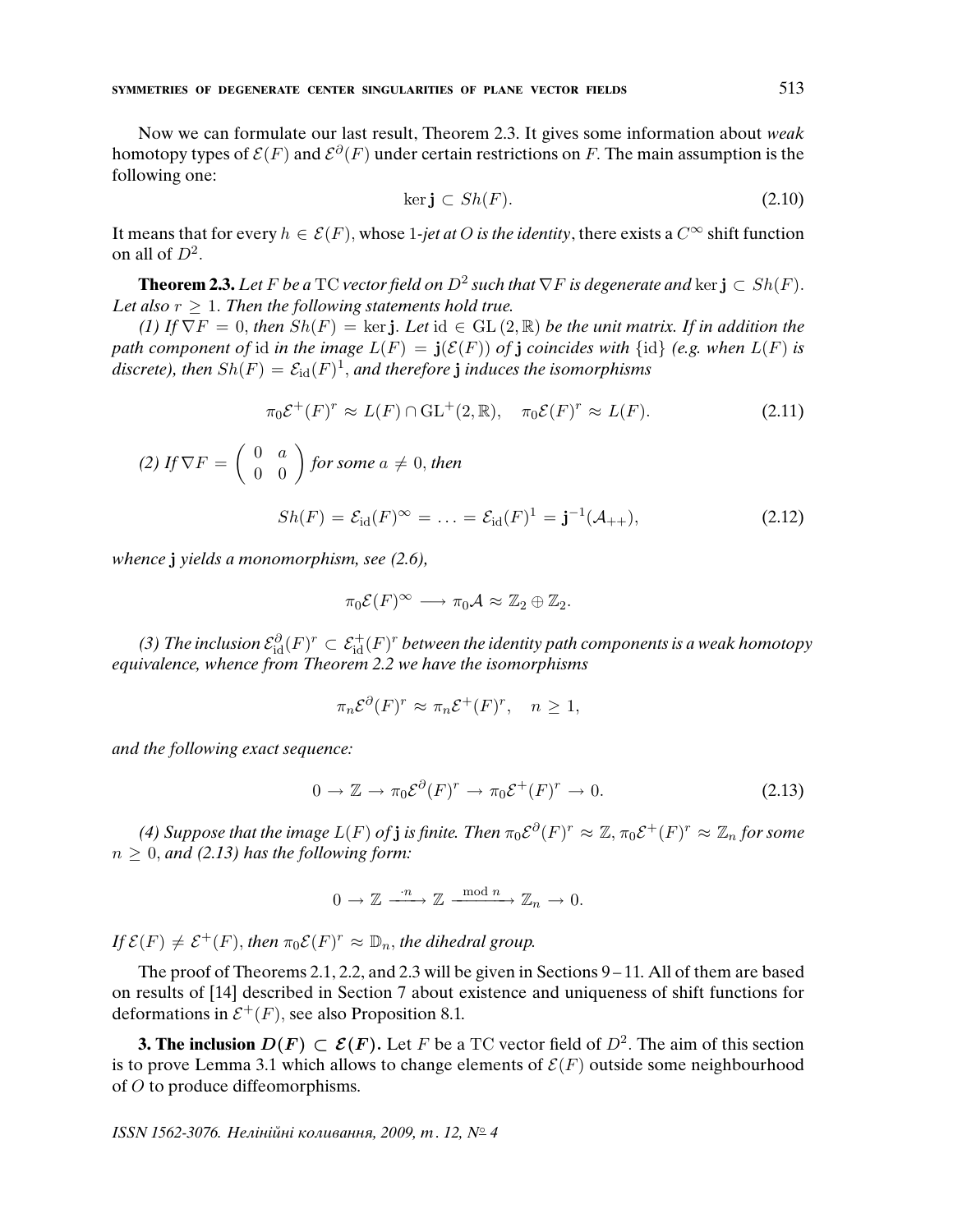**Definition 3.1.** A continuous function  $f : D^2 \to [0, 1]$  will be called a first strong intergal for  $F$  if

(i) f is  $C^{\infty}$  on  $D^2\setminus O$  and has no critical points in  $D^2\setminus O$ ,

(ii)  $f^{-1}(0) = O, f^{-1}(1) = \partial D^2$ , and for  $c \in [0, 1]$  the set  $f^{-1}(c)$  is an orbit of F.

Notice that we do not require that f be  $C^{\infty}$  at O. It also follows from the definition that f takes distinct values on distinct orbits.



A first strong integral for F always exists. For instance let  $h = (h_1, h_2) : D^2 \to D^2$  be a homeomorphism which maps orbits of F onto concentric circles around O, see (1.1). If h is  $C^{\infty}$ on  $D^2 \backslash O$ , then function  $f = h_1^2 + h_2^2$  is the *first strong integral* for *F*.

For every  $c \in (0,1]$  put  $U_c = f^{-1}[0,c]$ . Then  $U_c$  is invariant with respect to F.

**Lemma 3.1.** Let  $h \in \mathcal{E}(F)$ . Then there exists  $g \in \mathcal{D}(F)$  such that  $h = g$  on some neighbourhood of O.

**Proof.** By definition,  $h \in \mathcal{E}(F)$  is a diffeomorphism at O, whence there exists  $\varepsilon \in (0, 1/2)$ such that  $h: U_{2\varepsilon} \to U_{2\varepsilon}$  is a diffeomorphism. Fix any  $C^{\infty}$ -diffeomorphism  $\mu: [0, 2\varepsilon] \to [0, 1]$ such that  $\mu = \text{id}$  on  $[0, \varepsilon]$ , see Fig. 2.

We will now construct a diffeomorphism  $\psi : U_{2\varepsilon} \to D^2$  fixed on  $U_{\varepsilon}$  and such that  $f \circ \psi =$  $= \mu \circ f$ , i.e., it makes the following diagram commutative:

$$
U_{2\varepsilon} \xrightarrow{\psi} D^2
$$
  
 $f \downarrow \qquad \qquad \downarrow f$   
 $[0, 2\varepsilon] \xrightarrow{\mu} [0, 1]$ 

It follows that if  $c \in [0, 2\varepsilon]$  and  $o = f^{-1}(c)$  is an orbit of F, then  $\psi(o) = f^{-1}(\mu(c))$  is also an orbit of F. Then we can define a diffeomorphism  $g : D^2 \to D^2$  by

$$
g = \psi \circ h|_{U_{2\varepsilon}} \circ \psi^{-1} : D^2 \xrightarrow{\psi^{-1}} U_{2\varepsilon} \xrightarrow{h} U_{2\varepsilon} \xrightarrow{\psi} D^2.
$$

Then  $g \in \mathcal{D}(F)$  and since  $\psi$  is fixed on  $U_{\varepsilon}$ , it follows that  $g = h$  on  $U_{\varepsilon}$ .

The construction of  $\psi$  is standard, see e.g. [15], (Ch. 1, § 3). Consider the gradient vector field  $\nabla f$  of f defined on  $D^2 \setminus O$ , and let  $(\Phi_t)$  be the local flow of  $\nabla f$ . Let  $z \in U_{2\varepsilon}$  and  $\gamma$  be the orbit of z with respect to  $\Phi$ . Then  $\gamma$  intersects the level-set  $f^{-1}(\mu(f(z)))$  at a unique point  $\psi(z)$ , see Fig. 3. Similarly to [16] (Lemma 5.1.3) it can be shown that the correspondence  $z \mapsto \psi(z)$  is a diffeomorphism of  $U_{2\varepsilon}\to D^2$  if and only if so is  $\mu$ .

The lemma is proved.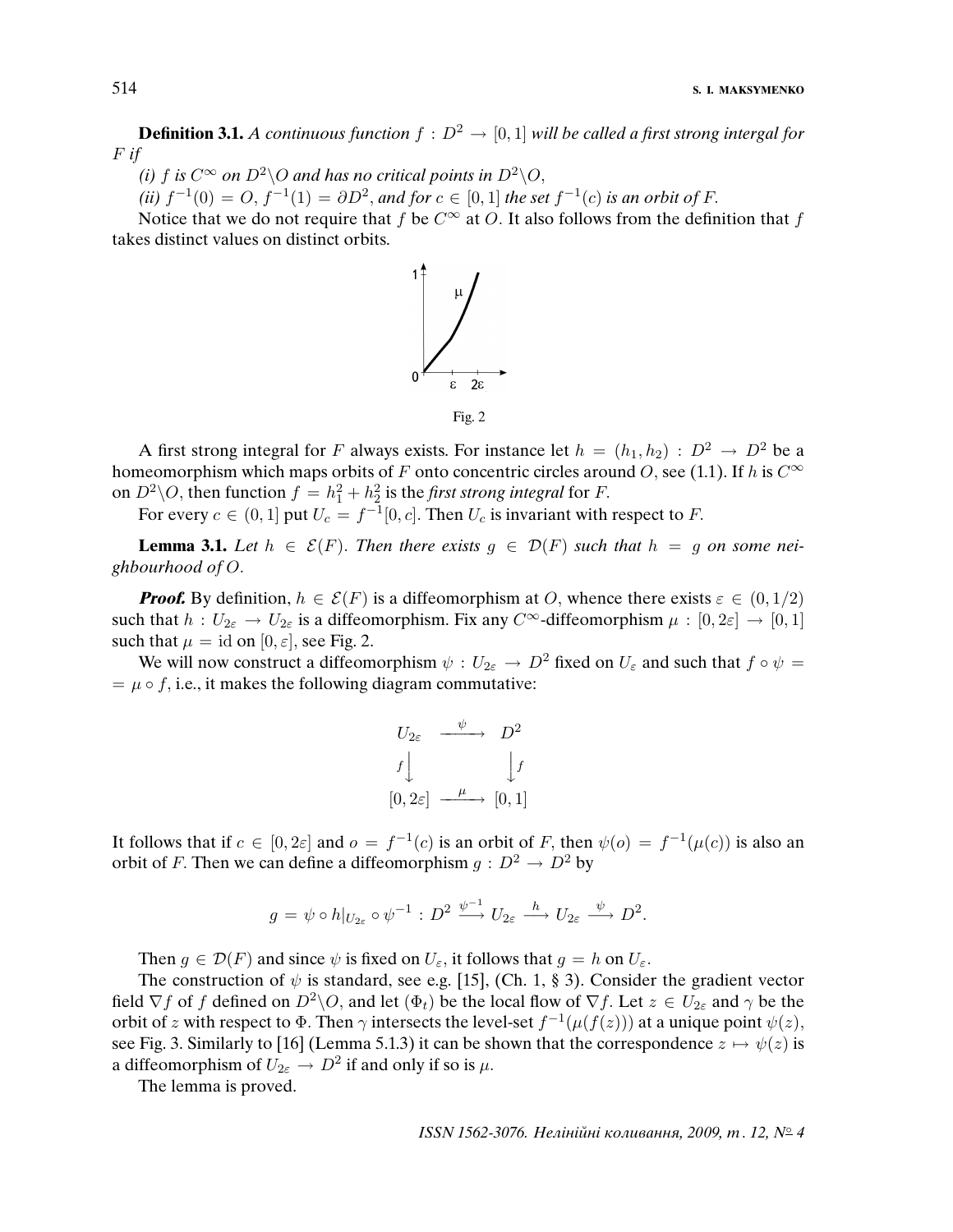

Fig. 3

**4. Shift functions.** Let M be a smooth ( $C^{\infty}$ ) manifold, F be a  $C^{\infty}$  vector field on M generating a flow  $\mathbf{F}: M \times \mathbb{R} \to M$ , and  $\varphi: C^{\infty}(M, \mathbb{R}) \to C^{\infty}(M, M)$  be the shift map along orbits of F defined by  $\varphi(\alpha)(z) = \mathbf{F}(z, \alpha(z)).$ 

If a subset  $V \subset M$ , a function  $\alpha : V \to \mathbb{R}$ , and a map  $h : M \to M$  are such that  $h(z) = \mathbf{F}(z, \alpha(z))$ , then we will say that  $\alpha$  is a *shift function* for h on V, and that the restriction  $h|_V$  is in turn a shift along orbits of F via  $\alpha$ .

For a  $C^{\infty}$ -function  $\alpha : M \to \mathbb{R}$  we will denote by  $F(\alpha)$  the Lie derivative of  $\alpha$  along F.

**Lemma 4.1** ([12], Theorem 19). Let  $V \subset M$  be an open subset,  $\alpha : V \to \mathbb{R}$  a  $C^{\infty}$ -function, and  $h: V \to M$  be a map defined by  $h(z) = \mathbf{F}(z, \alpha(z))$ . Then h is a local diffeomorphism at some  $z_0 \in M$  if and only if  $F(\alpha)(z_0) \neq -1$ .

**Lemma 4.2** [12]. Let  $\alpha_q$ ,  $\alpha_h$ ,  $\alpha_k$  :  $M \to \mathbb{R}$  be  $C^\infty$ -functions and

$$
g = \varphi(\alpha_g), \quad h = \varphi(\alpha_h), \quad k = \varphi(\alpha_k)
$$

be the corresponding shifts. Suppose also that  $k$  is a diffeomorphism. Then the functions

$$
\alpha_{g \circ h} = \alpha_g \circ h + \alpha_h, \quad \alpha_{k^{-1}} = -\alpha_k \circ k^{-1},
$$

$$
\alpha_{g \circ k^{-1}} = (\alpha_g - \alpha_k) \circ k^{-1}
$$

are  $C^{\infty}$  shift functions for  $g \circ h$ ,  $k^{-1}$ , and  $g \circ k^{-1}$ , respectively.

*Proof.* The formulae for  $\alpha_{q\circ h}$  and  $\alpha_{k^{-1}}$  coincide with [12] (Equations (8), (9)). They also imply the formula for  $\alpha_{a \circ k^{-1}}$ .

**5. Shift functions for**  $\mathcal{E}^+(F)$ . Let  $B = \{(\phi, r) \in \mathbb{R}^2 : 0 \le r \le 1\}$  be a closed strip,

$$
\breve{B} = \{ (\phi, r) \in \mathbb{R}^2 : 0 < r \le 1 \} = B \setminus \{ r = 0 \}
$$

be a half-closed strip in  $\mathbb{R}^2$ , and  $P : B \to D^2$  be the map given by

$$
P(r, \phi) = (r \cos \phi, r \sin \phi).
$$

Then  $P(\breve{B}) = D^2 \backslash O$  and the restriction  $P : \breve{B} \to D^2 \backslash O$  is a Z-covering map such that the corresponding group of covering transformations is generated by the following map:

$$
\eta: B \to B, \quad \eta(\phi, r) = (\phi + 2\pi, r).
$$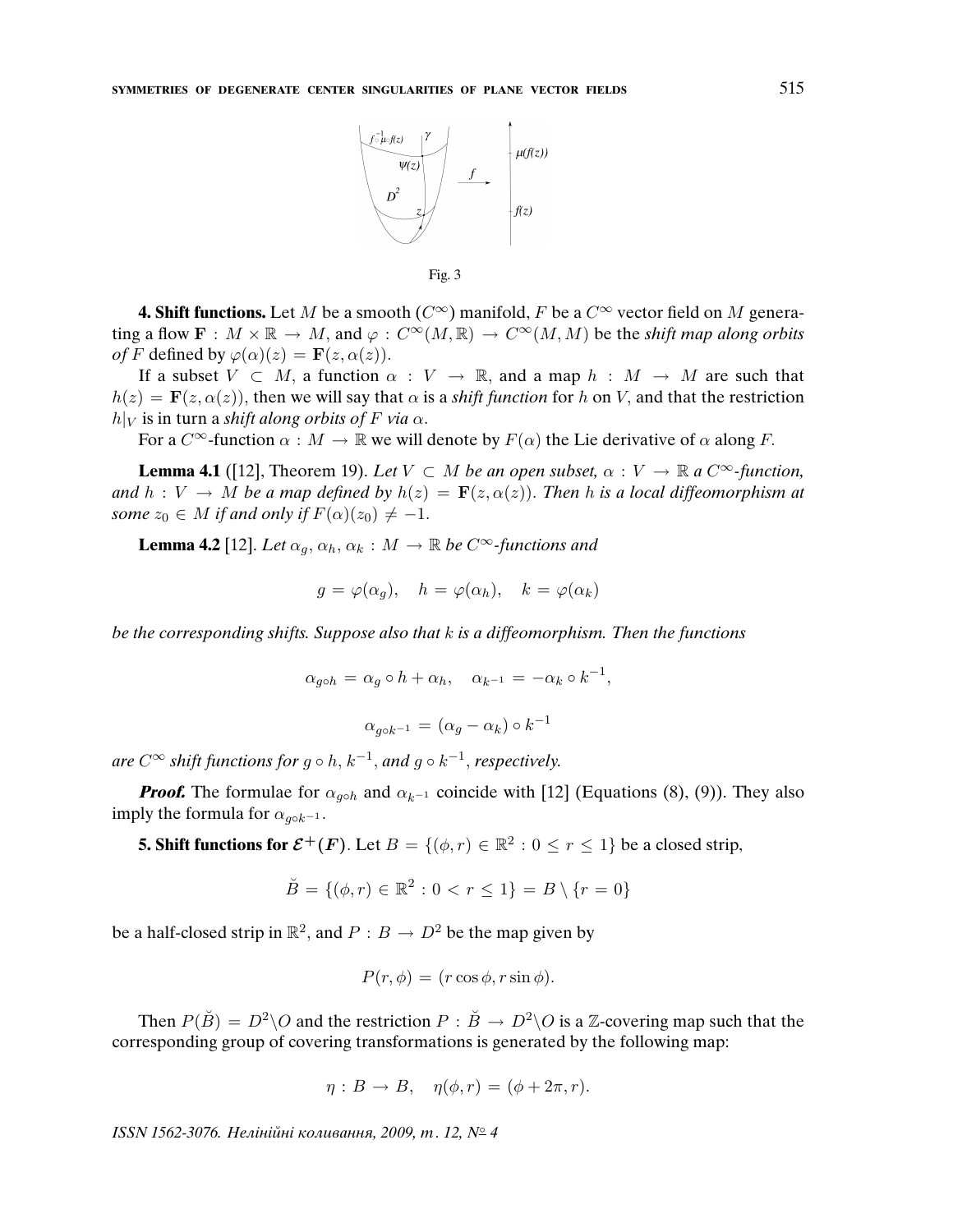It follows that every  $C^{\infty}$  map  $h : D^2 \backslash O \rightarrow D^2 \backslash O$  lifts to a P-equivariant (i.e., commuting with  $\eta$ ) map  $\widetilde{h}$  :  $\widetilde{B} \to \widetilde{B}$  such that

$$
P \circ \dot{h} = h \circ P.
$$

Such  $\tilde{h}$  is not unique and can be replaced with  $\tilde{h} \circ \eta^n = \eta^n \circ \tilde{h}$  for any  $n \in \mathbb{Z}$ .

**Remark 5.1.** It is well-known that if  $h : D^2 \to D^2$  is a  $C^{\infty}$ -map being a local diffeomorphism at O, and such that  $h^{-1}(O) = O$ , then  $\tilde{h}$  extends to a  $C^{\infty}$ -map  $\tilde{h}: B \to B$  being a diffeomorphism near the  $\phi$ -axis  $\{r = 0\}$ . We will not use this fact in the present paper.

Let F be a TC vector field on  $D^2$ . Since F is non-singular on  $D^2\backslash O$ , F lifts to a unique vector field G on  $\breve{B}$  such that  $F \circ P = TP \circ G$ , where  $TP : TB \to TD^2$  is the tangent map.

It is easy to see that every orbit  $\tilde{o}$  of G is non-closed, its image  $o = P(\tilde{o})$  is an orbit of F, and the map  $P : \tilde{o} \rightarrow o$  is a Z-covering map.

Let  $G : \overset{\sim}{B} \times \mathbb{R} \to \overset{\sim}{B}$  be the flow generated by G, then we have the following commutative diagram:

$$
\begin{array}{ccc}\n\breve{B} \times \mathbb{R} & \xrightarrow{\mathbf{G}} & \breve{B} \\
P \times \operatorname{id}_{\mathbb{R}} & & \downarrow P \\
(D^2 \setminus O) \times \mathbb{R} & \xrightarrow{\mathbf{F}} & D^2 \setminus O\n\end{array} \tag{5.1}
$$

In other words,  $\mathbf{F}_t \circ P(\tilde{z}) = P \circ \mathbf{G}_t(\tilde{z})$  for all  $\tilde{z} \in \tilde{B}$  and  $t \in \mathbb{R}$ .

In particular, if  $\alpha : D^2 \to \mathbb{R}$  is a  $C^{\infty}$ -function and  $h = \varphi(\alpha)$ , i.e.,  $h(z) = \mathbf{F}(z, \alpha(z))$ , then the map  $\widetilde{h}: B \to B$  given by  $\mathbf{G}(\widetilde{z}, \alpha \circ P(\widetilde{z}))$  is a lifting of h. Indeed,

$$
h \circ P(\tilde{z}) = \mathbf{F}(P(\tilde{z}), \alpha \circ P(\tilde{z})) = P \circ \mathbf{G}(\tilde{z}, \alpha \circ P(\tilde{z})) = P \circ h(\tilde{z}).
$$
 (5.2)

**Lemma 5.1.** Let  $h \in \mathcal{E}^+(F)$ . Then there exists a  $C^{\infty}$  shift function  $\beta : D^2 \backslash O \to \mathbb{R}$  for h on  $D^2\setminus O$ , i.e.,  $h(z) = \mathbf{F}(z,\beta(z))$  for  $z \in D^2\setminus O$ . Moreover, the set  $\{\beta+n\theta : n \in \mathbb{Z}\}\$ is the set of all  $C^{\infty}$  shift functions for h on  $D^2\setminus O$ , where  $\theta : D^2\setminus O \to (0,\infty)$  is the period function for F, see (4) of Proposition 2.1.

If  $\nabla F$  is degenerate, then any  $h \in \mathcal{E}^+(F)$  has at most one  $C^{\infty}$  shift function defined on all of  $D^2$ .

**Proof.** By the definition,  $h^{-1}(O) = O$  and h is a local diffeomorphism at O. Then, as noted above, there exists a  $C^{\infty}$  lifting  $\tilde{h}$  :  $\tilde{B} \to \tilde{B}$  of h such that  $P \circ \tilde{h} = h \circ P$ . Moreover, h preserves orbits of F, whence  $h(\tilde{\rho}) = \tilde{\rho}$  for each orbit  $\tilde{\rho}$  of G.

Since the orbits of G are non-closed, there exists a unique  $C^{\infty}$  shift function  $\tilde{\beta}: \check{B} \to \mathbb{R}$  for  $\widetilde{h}$ , i.e.,  $\widetilde{h}(\widetilde{z}) = \mathbf{G}(\widetilde{z}, \widetilde{\alpha}(\widetilde{z}))$  for all  $\widetilde{z} \in \widetilde{B}$ . Also notice that  $\mathbf{G}_t$  and  $\widetilde{h}$  are Z-equivariant. This easily implies that  $\tilde{\beta}$  is Z-invariant, whence it defines a unique  $C^{\infty}$ -function  $\beta : D^2 \backslash O \to \mathbb{R}$  such that  $\hat{\beta} = \beta \circ P$ . Then it follows from (5.2) that  $\beta$  is a shift function for h with respect to F.

Suppose that  $\alpha$  :  $D^2 \backslash O \to \mathbb{R}$  is another  $C^{\infty}$  shift function for h on  $D^2 \backslash O$ . Then  $h(z) =$  $= \mathbf{F}(z, \alpha(z)) = \mathbf{F}(z, \beta(z))$  for  $z \neq 0$ , whence the difference  $\alpha(z) - \beta(z)$  is a certain integer multiple of the period  $\theta(z)$  of z. Since  $\theta$  and  $\alpha - \beta$  are  $C^{\infty}$  on  $D^2 \setminus O$ , it follows that  $\alpha - \beta = n\theta$ for some  $n \in \mathbb{Z}$ .

Conversely, for each  $n \in \mathbb{Z}$  and  $z \neq O$  we have that

$$
\mathbf{F}(z,\beta(z)+n\theta(z)) = \mathbf{F}(\mathbf{F}(z,n\theta(z),\beta(z)) = \mathbf{F}(z,\beta(z)) = h(z).
$$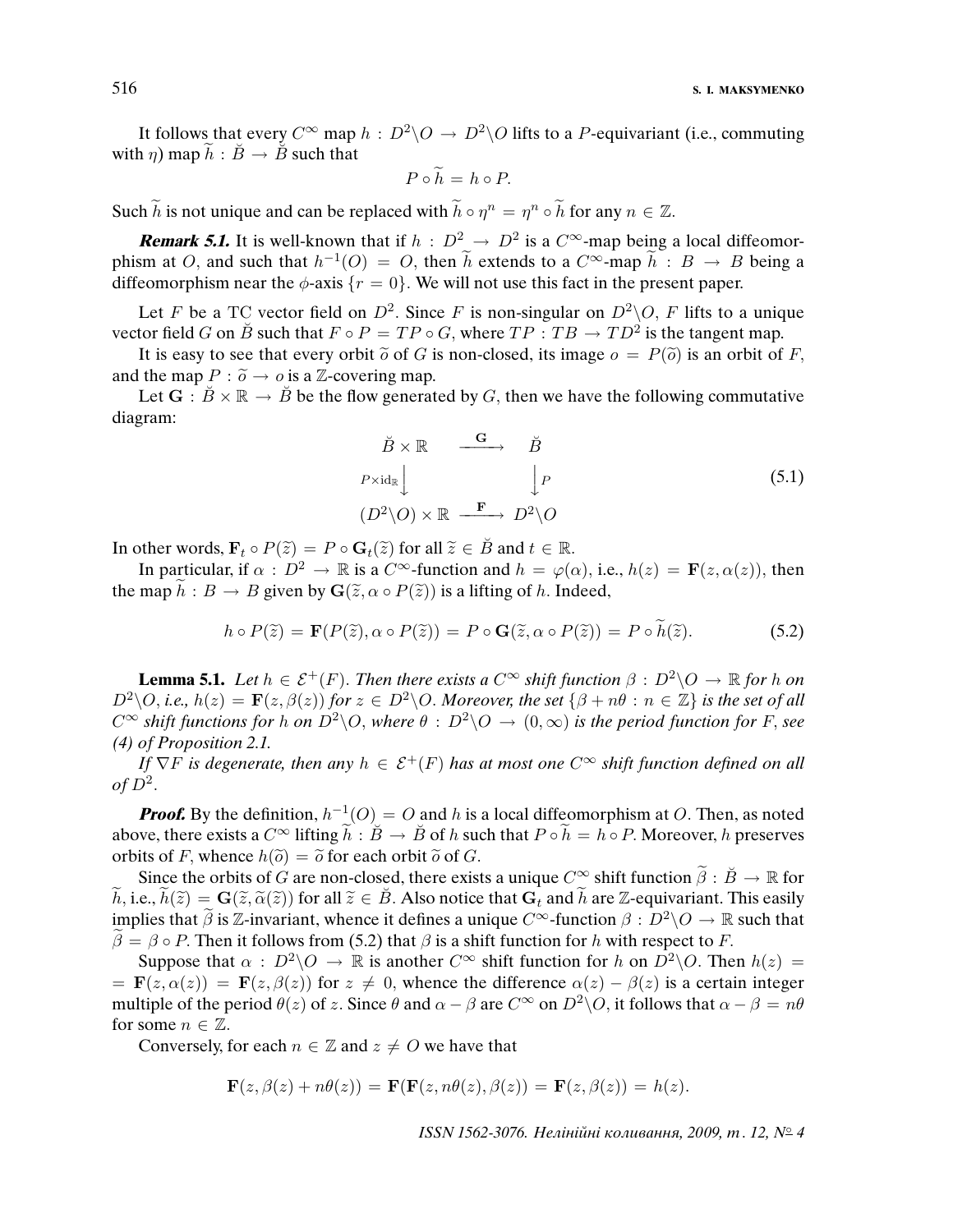Thus  $\beta + n\theta$  is a shift function for h on  $D^2 \backslash O$ .

Finally, suppose that  $\nabla F$  is degenerate, and  $\alpha, \beta : D^2 \to \mathbb{R}$  are two  $C^{\infty}$  shift function for h defined on all of  $D^2$ . Then they also shift functions for h on  $D^2\setminus O$ , whence  $\alpha - \beta = n\theta$  for some  $n \in \mathbb{Z}$ . But, by Proposition 2.1,  $\lim_{z \to 0} \theta(z) = +\infty$ , while  $\alpha - \beta$  is  $C^{\infty}$  on all of  $D^2$ . Hence  $n = 0$ , i.e.,  $\alpha = \beta$ .

The lemma is proved.

**6.** (K, r)-deformations. Let A and B be smooth manifolds. Then the space  $C^{\infty}(A, B)$  admits a series  $\{W^r\}_{r=0}^{\infty}$  of weak topologies, see [17]. The W<sup>0</sup>-topology coincides with the *compact open* one. Let  $J^r(A, B)$ ,  $r < \infty$ , be the manifold of r-jets of maps  $A \rightarrow B$ . Then there is a natural inclusion  $i_r : C^{\infty}(A, B) \subset C^{\infty}(A, J^r(A, B))$  associating to each  $f : A \to B$  its r-jet prolongation  $j^r(f) : A \to J^r(A, B)$ . Endow  $C^\infty(A, J^r(A, B))$  with the W<sup>0</sup>-topology. Then the topology on  $C^{\infty}(A, B)$  induced by  $i_r$  is called the W<sup>r</sup>-topology. Finally, the W<sup>∞</sup>-topology is generated by all  $\mathbf{W}^r$  for  $0 \leq r < \infty$ .

Let  $\mathcal{X} \subset C^{\infty}(A, B)$  be a subset, K be a Hausdorff, locally compact topological space, and  $\omega : K \to \mathcal{X}$  be a map. Then  $\omega$  induces the following mapping  $\Omega : K \times A \to B$  defined by  $\Omega(a, k) = \omega(k)(a)$ . Conversely, every map  $\Omega : \mathbf{K} \times A \to B$  such that  $\Omega(k, \cdot) : A \to B$  belongs to X induces a map  $\omega : \mathbf{K} \to \mathcal{X}$ .

Endow X with the induced W<sup>0</sup>-topology. Then it is well known, e.g. [18] (§ 44.IV), that  $\omega$  is continuous if and only if  $\Omega$  is so.

**Definition 6.1.** Let  $r = 0, \ldots, \infty$ . Then the map  $\Omega : \mathbf{K} \times A \rightarrow B$  will be called a  $(K, r)$ deformation in X if  $\Omega_k \in \mathcal{X}$  for all  $k \in \mathbf{K}$  and the induced map  $\omega : K \to \mathcal{X}$  is continuous whenever X is endowed with the  $W^r$ -topology. In other words, the map  $j^r : K \times A \to J^r(A, B)$ associating to each  $(k, a) \in \mathbf{K} \times A$  the r-jet prolongation  $j^r \Omega_k(a)$  of  $\Omega_k$  at a is continuous.

If  $\mathbf{K} = [0, 1]$  then the  $(\mathbf{K}, r)$ -deformation will be called an r-homotopy.

**7. Shift functions for** (K, r)**-deformations.** Let K be a Hausdorff, locally compact, and path connected topological space, F be a TC vector field on  $D^2$ ,

$$
\omega: \mathbf{K} \to \mathcal{E}^+(F)^r
$$

be a continuous map into some  $W^r$ -topology of  $\mathcal{E}^+(F)$ , and

$$
\Omega: \mathbf{K} \times D^2 \to D^2, \quad \Omega(k, z) = \omega(k)(z) \tag{7.1}
$$

be the corresponding  $(K, r)$ -deformation in  $\mathcal{E}^+(F)$ , so  $\Omega_k \in \mathcal{E}^+(F)$  for all  $k \in K$ .

Then by Lemma 5.1 for each  $k \in K$  the map  $\Omega_k$  has a (not unique)  $C^{\infty}$  shift function  $\Lambda_k$ defined on  $D^2 \backslash O$ . Thus we can define a map  $\Lambda : \mathbf{K} \times (D^2 \backslash O) \to \mathbb{R}$  by  $\Lambda(k, z) = \Lambda_k(z)$  which, in general, is not even continuous, though it is  $C^{\infty}$  for each k.

Lemma 7.1 below is a particular case of results of [14], see also [12] (Theorem 25). It shows that  $\Lambda_k$  can always be chosen so that  $\Lambda$  becomes continuous in  $(k, z)$ .

**Definition 7.1.** A  $(K, r)$ -deformation  $\Lambda : K \times (D^2 \backslash O) \to \mathbb{R}$  satisfying

$$
\Omega(k, z) = \mathbf{F}(z, \Lambda(k, z)) \quad \forall (k, z) \in \mathbf{K} \times (D^2 \backslash O) \tag{72}
$$

will be called a **shift function** for the  $(K, r)$ -deformation  $\Omega$ .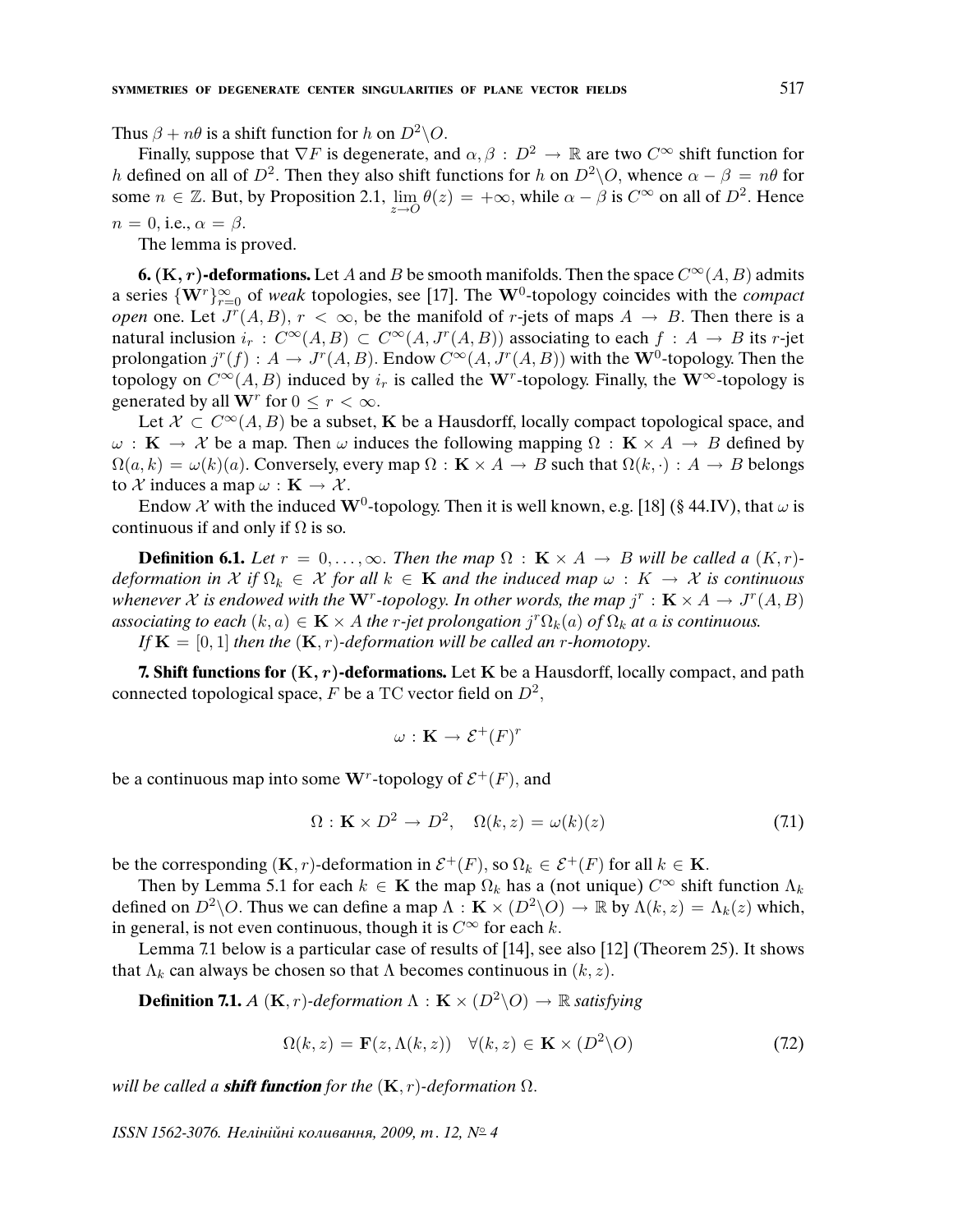518 **S. I. MAKSYMENKO**

**Lemma 7.1** [14]. Let  $k_0 \in \mathbf{K}$  and  $\Lambda_{k_0}$  be any  $C^{\infty}$  shift function for  $\Omega_{k_0}$ . Then there exists at most one shift function  $\Lambda: \mathbf{K}\times (D^2\backslash O)\to \mathbb{R}$  for  $\Omega$  such that  $\Lambda(k_0,z)=\Lambda_{k_0}(z).$ 

Moreover, if  ${\bf K}$  is simply connected, i.e.,  $\pi_1 {\bf K}=0,$  then any shift function  $\Lambda_{k_0}$  for  $\Omega_{k_0}$  uniquely extends to a shift function

$$
\Lambda: \mathbf{K} \times (D^2 \backslash O) \to \mathbb{R}
$$

## for  $\Omega$ .

This lemma will be used in the proofs of Theorems 2.1 and 2.2. For the proof of Theorem 2.3 we will also need the following Lemmas 7.2 and 7.3.

Suppose now that  $\omega(\mathbf{K}) \subset Sh(F)$ , that is, for each  $k \in \mathbf{K}$  the map  $\Omega_k$  has a  $C^{\infty}$  shift function defined on all of  $D^2$ . Let  $\Lambda : K \times (D^2 \backslash O) \to \mathbb{R}$  be a shift function for  $\Omega$  such that  $\Lambda_{k_0}$ for some  $k_0 \in \mathbf{K}$  smoothly extends to all of  $D^2.$  The following lemma gives sufficient conditions when any other shift function  $\Lambda_k = \Lambda(k, \cdot)$  smoothly extends to all of  $D^2$ . Again it is a particular case of results of [14].

**Lemma 7.2** [14]. Let  $\Omega$  :  $\mathbf{K} \times D^2 \to D^2$  be a  $(\mathbf{K}, r)$ -deformation admitting a shift function  $\Lambda : \mathbf{K} \times (D^2 \backslash O) \rightarrow \mathbb{R}$ . Suppose that

(*i*) ker **j** ⊂  $Sh(F)$ ,

(ii)  $\Omega_0 = id_{D^2}$  for some  $k_0 \in \mathbf{K}$ , and

(iii)  $j \Omega_k = id$ , i.e.,  $\Omega_k \in \text{ker } j \subset Sh(F)$ , for all  $k \in K$ .

Then for each  $k \in \mathbf{K}$  the function  $\Lambda_k : D^2 \backslash O \to \mathbb{R}$  extends to a  $C^{\infty}$ -function on all of  $D^2$ , though the induced function  $\Lambda : K \times D^2 \to \mathbb{R}$  is not necessarily continuous.

Finally, we present a sufficient condition when a map into  $Sh(F)$  can be deformed into ker j.

**Lemma 7.3.** Let **K** be path connected and simply connected,  $r \geq 1$ , and  $\omega : \mathbf{K} \to Sh(F)$  be a continuous map into the W<sup>r</sup>-topology of  $Sh(F)$ . Suppose  $\nabla F$  is degenerate and ker  $\mathbf{j} \subset Sh(F)$ . Then there exists a homotopy  $B : I \times K \to Sh(F)$  such that  $B_0 = \omega, B_1(K) \subset \text{ker } j$ , and  $\mathbf{B}_t(k) = \omega(k)$  for all k such that  $\omega(k) \in \text{ker } \mathbf{j}$ .

**Proof.** If  $\nabla F = 0$ , then  $Sh(F) = \ker \mathbf{j}$  and there is nothing to prove.

Suppose that  $\nabla F = \left(\begin{array}{cc} 0 & a \ 0 & 0 \end{array}\right)$  for some  $a\neq 0.$  Let  $\Omega: \mathbf{K}\times D^2\to D^2$  be the corresponding  $(K, r)$ -deformation in  $Sh(F)$ . Then, by (2.7),

$$
\mathbf{j}\left(\Omega_{k}\right) = \left(\begin{array}{cc} 1 & a\,\tau(k) \\ 0 & 1 \end{array}\right), \quad k \in I,
$$

for some  $\tau(k) \in \mathbb{R}$ . Since  $\Omega$  is an r-homotopy with  $r \geq 1$ , it follows that the function  $\tau : \mathbf{K} \to \mathbb{R}$ is continuous. Moreover,  $\tau(k) = 0$  if and only if  $\Omega_k \in \text{ker } \mathbf{j}$ .

Define the homotopy  $\mathbf{B}: I \times \mathbf{K} \to Sh(F)$  by

$$
\mathbf{B}(t,k)(z) = \mathbf{F}(\Omega(k,z), -t\tau(k)).
$$

Then it is easy to see that **B** satisfies the statement of our lemma.

**8. Deformations in**  $\mathcal{E}^+(F)$ **.** In this section we prove the key Proposition 8.1 that will imply Theorems 2.1, 2.2, and 2.3.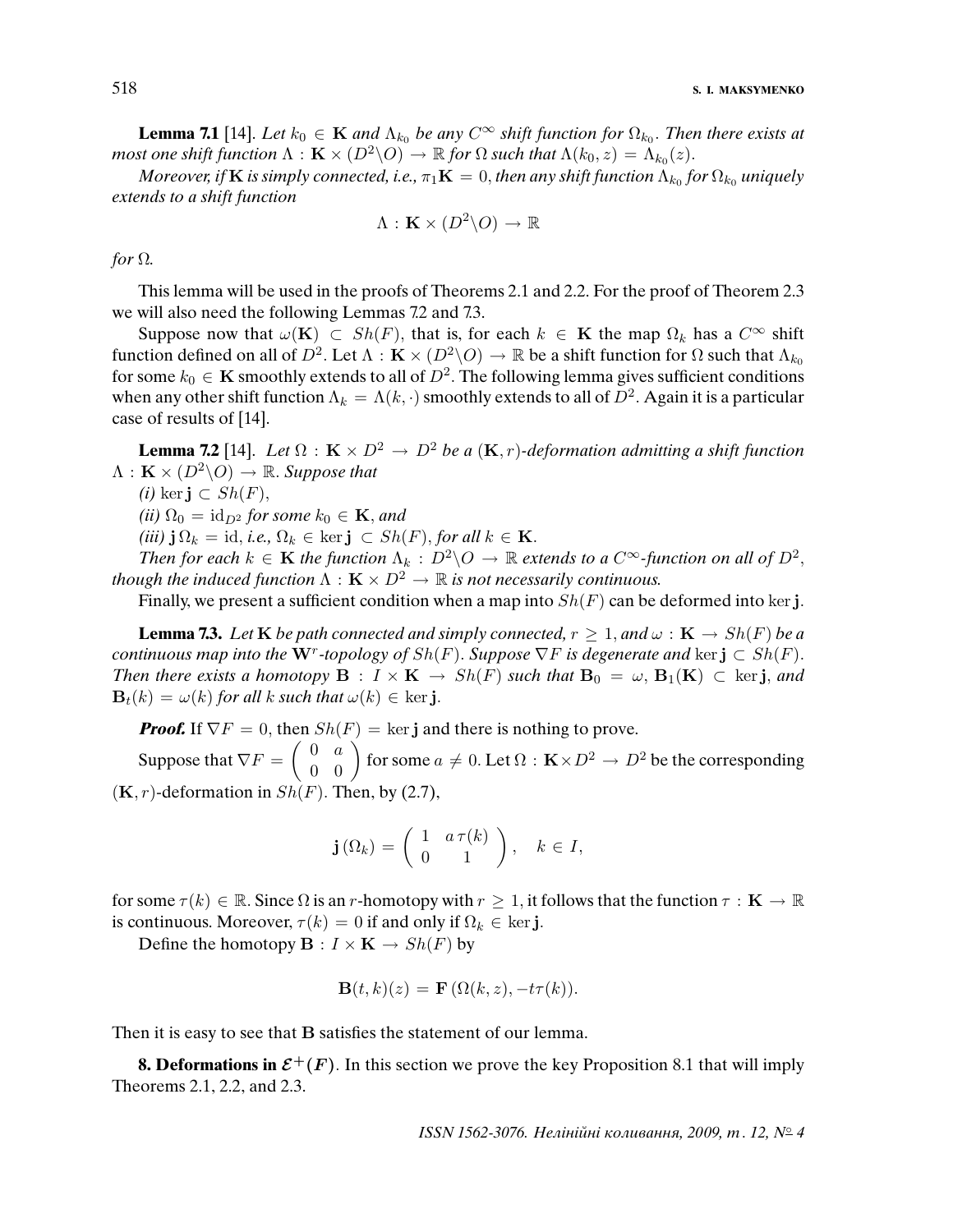Let K be a Hausdorff, locally compact topological space and

$$
\omega: \mathbf{K} \to \mathcal{E}^+(F)^r
$$

be a continuous map into some W<sup>r</sup>-topology of  $\mathcal{E}^+(F)$ . Our aim is to show that under certain mild assumptions  $\omega$  is homotopic to a map into  ${\cal D}^{\partial}(F)={\cal D}^+(F)\cap {\cal E}^{\partial}(F)$  so that the intersections of  $\omega(\mathbf{K})$  with  $\mathcal{D}^{\partial}(F)$ ,  $\mathcal{D}^+(F)$  and  $\mathcal{E}^{\partial}(F)$  remain in the corresponding spaces during the homotopy. More precisely the following result holds true:

**Proposition 8.1.** Suppose that either

(i) **K** is a point and  $r \geq 0$ , or

(ii) **K** is compact, path connected, and simply connected, and  $r \geq 1$ .

Let  $L \subset K$  be a (possibly empty) subset such that  $\omega(L) \subset \mathcal{D}^+(F)$ , and  $P \subset K$  be a connected subset such that  $\omega(\mathbf{P}) \subset \mathcal{E}^{\partial}(F)$ . Thus we can regard  $\omega$  as a map of triples,

$$
\omega: (\mathbf{K}; \mathbf{L}, \mathbf{P}') \to (\mathcal{E}^+(F)^r; \mathcal{D}^+(F)^r, \mathcal{E}^{\partial}(F)^r).
$$

Then there exists a homotopy of triples,

$$
\mathbf{A}_t:(\mathbf{K};\mathbf{L},\mathbf{P}')\to(\mathcal{E}^+(F)^r;\mathcal{D}^+(F)^r,\mathcal{E}^{\partial}(F)^r),\quad t\in I,
$$

such that

$$
\mathbf{A}_0 = \omega \quad \text{and} \quad \mathbf{A}_1(\mathbf{K}) \subset \mathcal{D}^\partial(F). \tag{8.1}
$$

The phrase **homotopy of triples** means that

$$
\mathbf{A}_t(\mathbf{L}) \subset \mathcal{D}^+(F), \quad \mathbf{A}_t(\mathbf{P}) \subset \mathcal{E}^{\partial}(F), \tag{8.2}
$$

and therefore  $\mathbf{A}_t(\mathbf{L} \cap \mathbf{P}) \subset \mathcal{D}^+(F) \cap \mathcal{E}^{\partial}(F) = \mathcal{D}^{\partial}(F)$  for all  $t \in I$ .

The proof will be given at the end of this section. Let

$$
\Omega: \mathbf{K} \times D^2 \to D^2, \quad \Omega(k, z) = \omega(k)(z)
$$

be the corresponding  $(K, r)$ -deformation in  $\mathcal{E}^+(F)$ . Then by Lemma 7.1 there exists a shift function  $\Lambda$  :  $\mathbf{K} \times (D^2 \backslash O) \rightarrow \mathbb{R}$  for  $\Omega$ . The deformation of  $\Omega_k$  we will be produced via a deformation of  $\Lambda_k$ .

Let  $a, b \in (0, 1)$  be such that  $a < b, f : D^2 \to [0, 1]$  be the first strong integral for F, see Definition 3.1, and  $\nu : [0, 1] \rightarrow [0, 1]$  be a  $C^{\infty}$ -function such that  $\nu[0, a] = 1$  and  $\nu[b, 1] = 0$ . Define a function  $\alpha : \mathbf{K} \times (D^2 \backslash O) \to \mathbb{R}$  by

$$
\alpha(k, z) = \nu \circ f(z) \cdot \Lambda(k, z), \quad (k, z) \in \mathbf{K} \times (D^2 \backslash O), \tag{8.3}
$$

the map  $\Omega' : \mathbf{K} \times D^2 \to D^2$  by

$$
\Omega'(k, z) = \begin{cases} \mathbf{F}(z, \alpha(k, z)), & z \neq O, \\ O, & z = O, \end{cases}
$$
\n(8.4)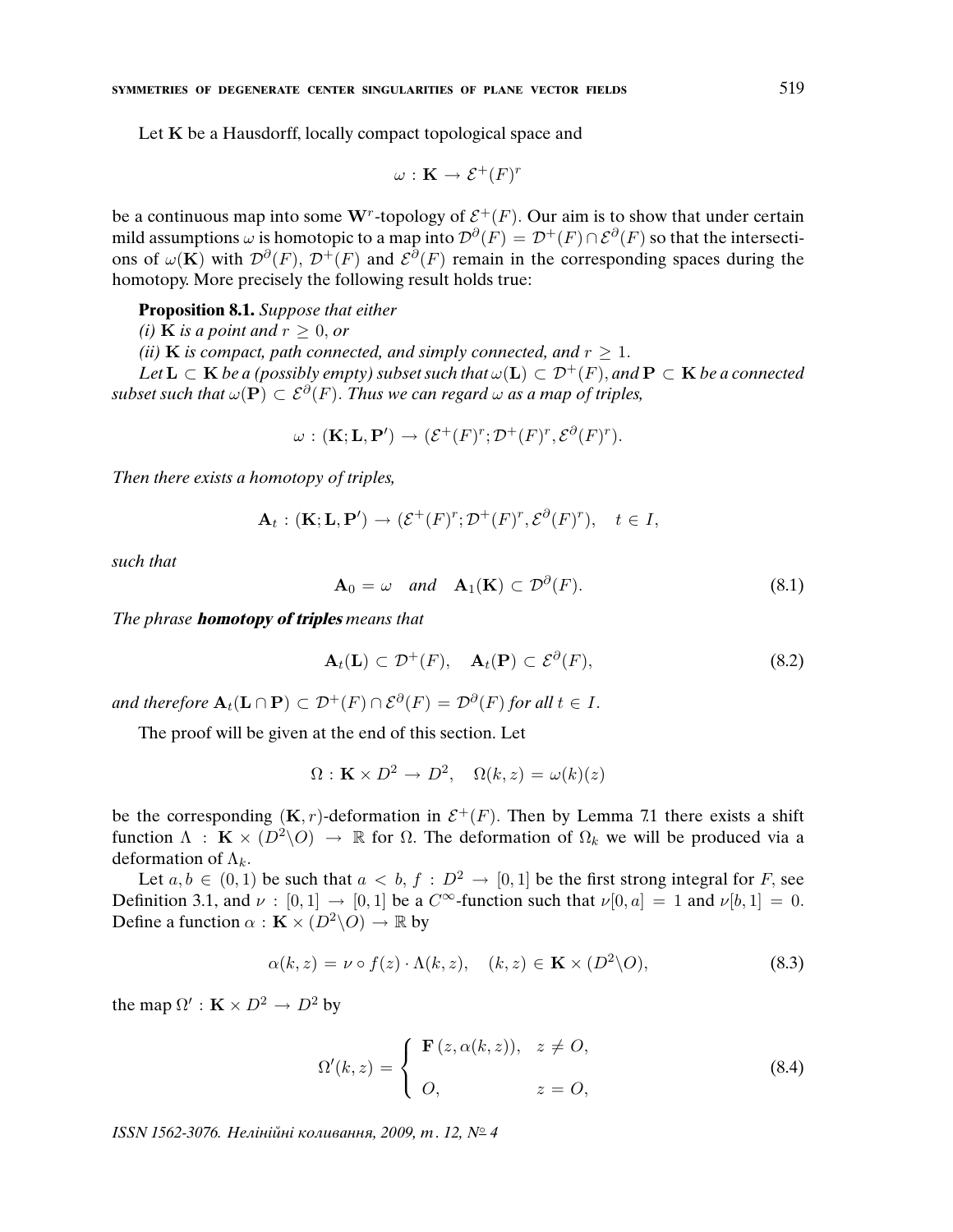and a homotopy  $A: I \times \mathbf{K} \times D^2 \to D^2$  by

$$
A(t,k,z) = \begin{cases} \mathbf{F}(z,(1-t)\alpha(k,z) + t\Lambda(k,z)), & z \neq O, \\ O, & z = O. \end{cases}
$$
(8.5)

**Lemma 8.1.** For  $(t, k) \in I \times \mathbf{K}$  denote  $A_t = A(t, \cdot, \cdot) : \mathbf{K} \times D^2 \to D^2$  and  $A_{t,k} = A(t, k, \cdot)$ :  $D^2 \rightarrow D^2$ . Then

(a)  $A_0 = \Omega$ ,  $A_1 = \Omega'$ , and  $A_t$  is a  $(\mathbf{K}, r)$ -deformation in  $\mathcal{E}(F)$  for each  $t \in I$ .

(b)  $\Omega'_k$  is fixed on  $D^2 \setminus U_b$  for all  $k \in \mathbf{K}$ . In particular,  $A_1 = \Omega'$  is a deformation in  $\mathcal{E}^{\partial}(F)$ .

(c) If for some  $(k, z) \in \mathbf{K} \times D^2$  the map  $\Omega_k$  is a local diffeomorphism at z, then so is  $A_{t,k}$  for each  $t \in I$ .

(d) Denote  $\mathbf{Z} = \Lambda^{-1}(0) \subset \mathbf{K} \times (D^2 \backslash O)$ . Thus  $\Omega(k, z) = z$  for all  $(k, z) \in \mathbf{Z}$ . Then

$$
A(t,k,z) = z \quad \forall \, t \in I, \quad (k,z) \in \mathbf{Z}.
$$

(e) Let **P** ⊂ **K** be a connected subset such that  $\Omega_k$  is fixed on  $\partial D^2$  for each  $k \in$  **P** and  $\Lambda_{k_0}|_{\partial D^2} = 0$  for some  $k_0 \in \mathbf{P}$ . Then  $A_{t,k}$  is also fixed on  $\partial D^2$  for all  $(t, k) \in I \times \mathbf{P}$ .

Thus A induces a homotopy

$$
\mathbf{A}_t : \mathbf{K} \to \mathcal{E}^+(F)^r, \quad \mathbf{A}_t(k)(z) = A(t, k, z) \tag{8.6}
$$

such that  ${\bf A}_0=\omega$ , and  ${\bf A}_1({\bf K})\subset \mathcal{E}^\partial(F)$ .

*Proof.* Statements (a) and (b) follow from  $(8.3)$  –  $(8.5)$ . (c) Denote

$$
\beta_{t,k}(z) = (1-t)\alpha(k,z) + t\Lambda(k,z) = ((1-t)\nu \circ f(z) + t) \cdot \Lambda_k(z). \tag{8.7}
$$

Then by (8.5)  $\beta_{t,k}$  is a shift function for  $A_{t,k}$  on  $D^2\backslash O$ .

The assumption that  $\Omega_k$  is a local diffeomorphism at z means that

$$
F(\Lambda_k)(z) > -1,\tag{8.8}
$$

see Lemma 4.1. Therefore by that lemma it suffices to verify that  $F(\beta_{t,k})(z) > -1$  for all  $t \in I$ . Notice that

$$
F\left(((1-t)\nu\circ f+t)\cdot\Lambda_k\right)=(1-t)F(\nu\circ f)+((1-t)\nu\circ f+t)F(\Lambda_k).
$$

The first summand is zero since f and, therefore,  $\nu \circ f$  are constant along orbits of F. Moreover,  $0 \le \nu(z) \le 1$ , whence we get from (8.8) that the second summand is > -1. Hence  $F(\beta_{t,k})(z)$  >  $> -1$  for all  $k \in \mathbf{K}$ .

(d) If  $\Lambda(k, z) = 0$  for some  $(k, z) \in \mathbf{K} \times (D^2 \backslash O)$ , then by (8.7)  $\beta_{t,k}(z) = 0$ , whence  $A(t, k, z) = \mathbf{F}(z, \beta_{t,k}(z)) = \mathbf{F}(z, 0) = z.$ 

(e) If  $\Omega_k$  is fixed on  $\partial D^2$  for some  $k \in \mathbf{K}$ , then  $\Lambda_k$  takes on  $\partial D^2$  a constant value,

$$
\Lambda_k(\partial D^2) = n_k \cdot \theta(\partial D^2),
$$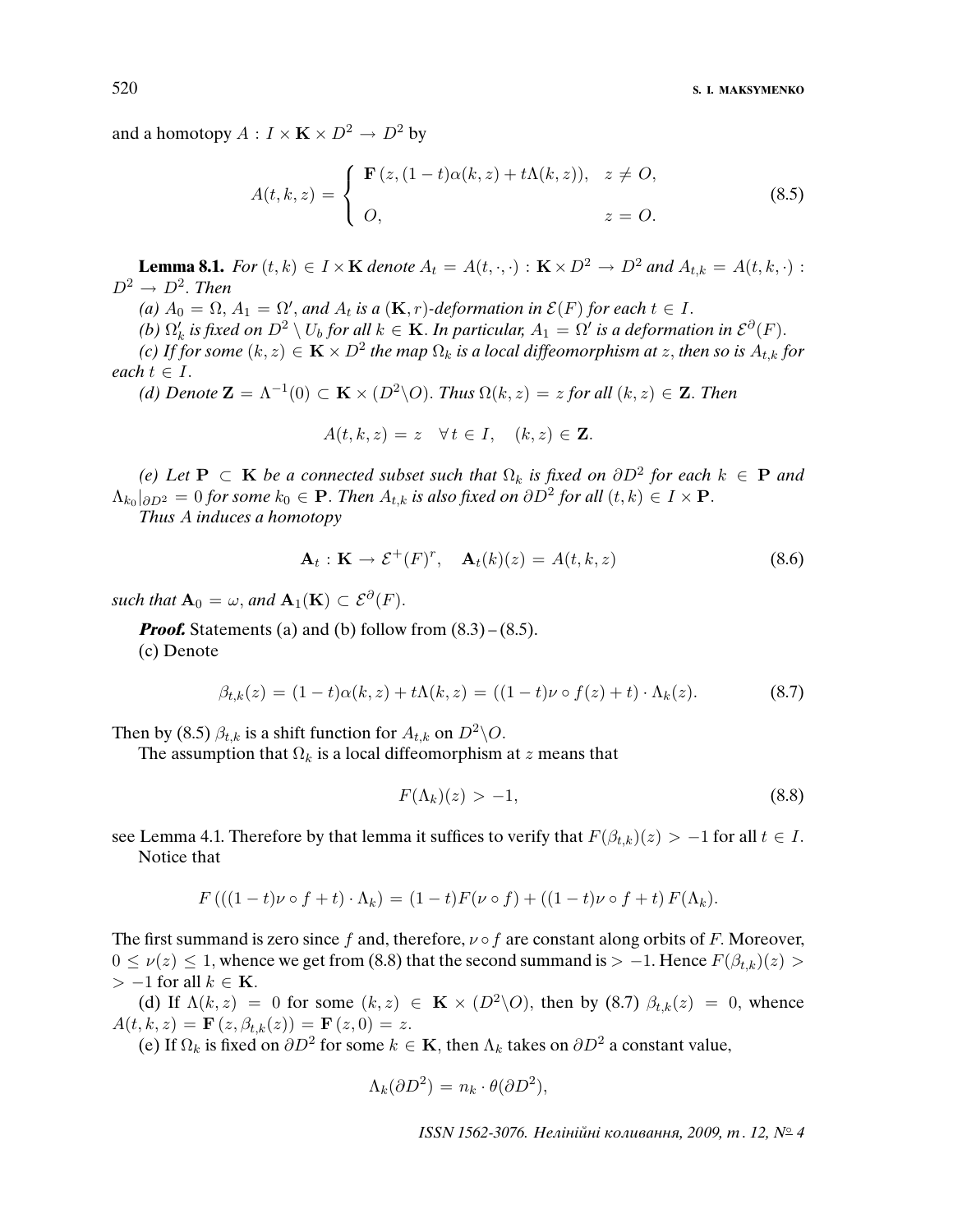for some  $n_k \in \mathbb{Z}$ . Since P is connected,  $\Lambda$  is continuous on  $\mathbf{P} \times \partial D^2$ , and the set of possible values of  $\Lambda_k$  on  $\partial D^2$  is discrete, it follows that  $\Lambda$  is constant on  ${\bf P}\times \partial D^2.$  In particular,  $\Lambda|_{{\bf P}\times \partial D^2}=$  $= \Lambda_{k_0}|_{\mathbf{P}\times \partial D^2} = 0$ . Then by (d)  $A_{t,k}$  is fixed on  $\partial D^2$  for all  $(k,t) \in I \times \mathbf{P}$ .

The lemma is proved.

**Proof of Proposition 8.1.** We will find  $a, b \in (0, 1)$  and a shift function  $\Lambda : K \times (D^2 \backslash O) \to \mathbb{R}$ for  $\Omega$  such that the corresponding homotopy  $A_t$  constructed in Lemma 8.1 will satisfy (8.1) and (8.2).

Choice of Λ. Let  $\Lambda'$ : **K** ×  $(D^2 \setminus O) \to \mathbb{R}$  be any shift function for Ω. Since  $\Omega_{k_0}$  is fixed on  $\partial D^2$  for some  $k_0 \in \mathbf{P}$ , we have that  $\Lambda'_{k_0}|_{\partial D^2} = n\theta(\partial D^2)$  for some  $n \in \mathbb{Z}$ .

Define another function  $\Lambda : \mathbf{K} \times (D^2 \backslash O) \to \mathbb{R}$  by

$$
\Lambda(k, z) = \Lambda'(k, z) - n\theta(\partial D^2).
$$

Then  $\Lambda$  is also a shift function for  $\Omega$  in the sense of (7.2) and satisfies

$$
\Lambda_{k_0}|_{\partial D^2} = 0. \tag{8.9}
$$

Choice of  $a, b \in (0, 1)$ . Notice that  $\Omega_k(U_b) = U_b$  for all  $k \in \mathbf{K}$  and  $b \in (0, 1]$ . We claim that there exists  $b \in (0, 1)$  such that the map  $\Omega_k : U_b \to U_b$  is a diffeomorphism for all  $k \in I$ . Indeed, by the definition of  $\mathcal{E}^+(F)$ , the map  $\Omega_k$  is a diffeomorphism at O for each  $k \in \mathbf{K}$ . This implies existence of b in the case (i), i.e., when K is a point. In the case (ii) the assumption  $r \ge 1$  means that the partial derivatives of  $\Omega_k$  are continuous functions on  $\mathbf{K}\times D^2.$  Then existence of  $b$  now follows from compactness of  $\mathbf{K} \times D^2$ .

Take arbitrary  $a \in (0, b)$  and let  $A_t$  be a homotopy constructed in Lemma 8.1 for  $\Lambda$  and  $a, b$ . We claim that  $\bf{A}$  satisfies (8.1) and (8.2).

By (a) of Lemma 8.1  $A_0 = \omega$ .

Let us prove that  $\mathbf{A}_1(\mathbf{K}) \subset \mathcal{D}^{\partial}(F)$ , i.e., for each  $k \in \mathbf{K}$  the map  $\mathbf{A}_{1,k} = \Omega'_k$  is a diffeomorphism of  $D^2$  fixed on  $\partial D^2$ . By (b) of Lemma 8.1  $\Omega'_k$  is fixed even on  $D^2\setminus U_b$ . Moreover, by the assumption on b, we have that  $\Omega_k : U_b \to U_b$  is a diffeomorphism, whence, by (c) of Lemma 8.1,  $A_{t,k} = \mathbf{A}_t(k)$  is also a self-diffeomorphism of  $U_b$  and therefore of all  $D^2$ .

To show that  $A_t(L) \subset \mathcal{D}^+(F)$  notice that by the assumption  $\Omega_l : D^2 \to D^2$  is a diffeomorphism for all  $l \in L$ . Then again, by (c) of Lemma 8.1,  $A_{t,l} = A_t(l)$  is also a selfdiffeomorphism  $D^2$  for all  $l \in \mathbf{L}$ , i.e.,  $\mathbf{A}_t(\mathbf{L}) \subset \mathcal{D}^+(F)$ .

Finally, the inclusion  $\mathbf{A}_t(\mathbf{P}) \subset \mathcal{E}^{\partial}(F)$  follows from (8.9) and (e) of Lemma 8.1.

**9. Proof of Theorem 2.1.** First we prove (1) and (2) for the inclusions  $\mathcal{D}^+(F) \subset \mathcal{E}^+(F)$ and  $\mathcal{D}^{\partial}(F) \subset \mathcal{E}^{\partial}(F)$ . Then we establish (3) and deduce from it (1) and (2) for the inclusion  $D(F) \subset \mathcal{E}(F)$ .

(1) We have to show that  $\pi_n(\mathcal{E}^r, \mathcal{D}^r) = 0$  for all  $n \geq 0$  if  $r \geq 1$ . Then the result will follow from the exact homotopy sequence for the pair  $(\mathcal{E}^r, \mathcal{D}^r)$ .

Let  $\omega: (I^n, \partial I^n) \to (\mathcal{E}^r, \mathcal{D}^r)$  be a continuous map representing some element of the relative homotopy set  $\pi_n(\mathcal{E}^r, \mathcal{D}^r)$ . Our aim is to show that  $\omega$  is homotopic as a map of pairs to a map into D, i.e.,  $\omega = 0$  in  $\pi_n(\mathcal{E}^r, \mathcal{D}^r)$ , whence we will get  $\pi_n(\mathcal{E}^r, \mathcal{D}^r) = 0$ .

**Inclusion**  $\mathcal{D}^+(F) \subset \mathcal{E}^+(F)$ . If  $r \geq 1$ , then applying Proposition 8.1 to the case  $\mathbf{K} = I^n$ ,  $\mathbf{L} = \partial I^n$  we obtain that  $\omega$  is homotopic as a map of pairs to a map into  $\mathcal{D}^+(F)$ .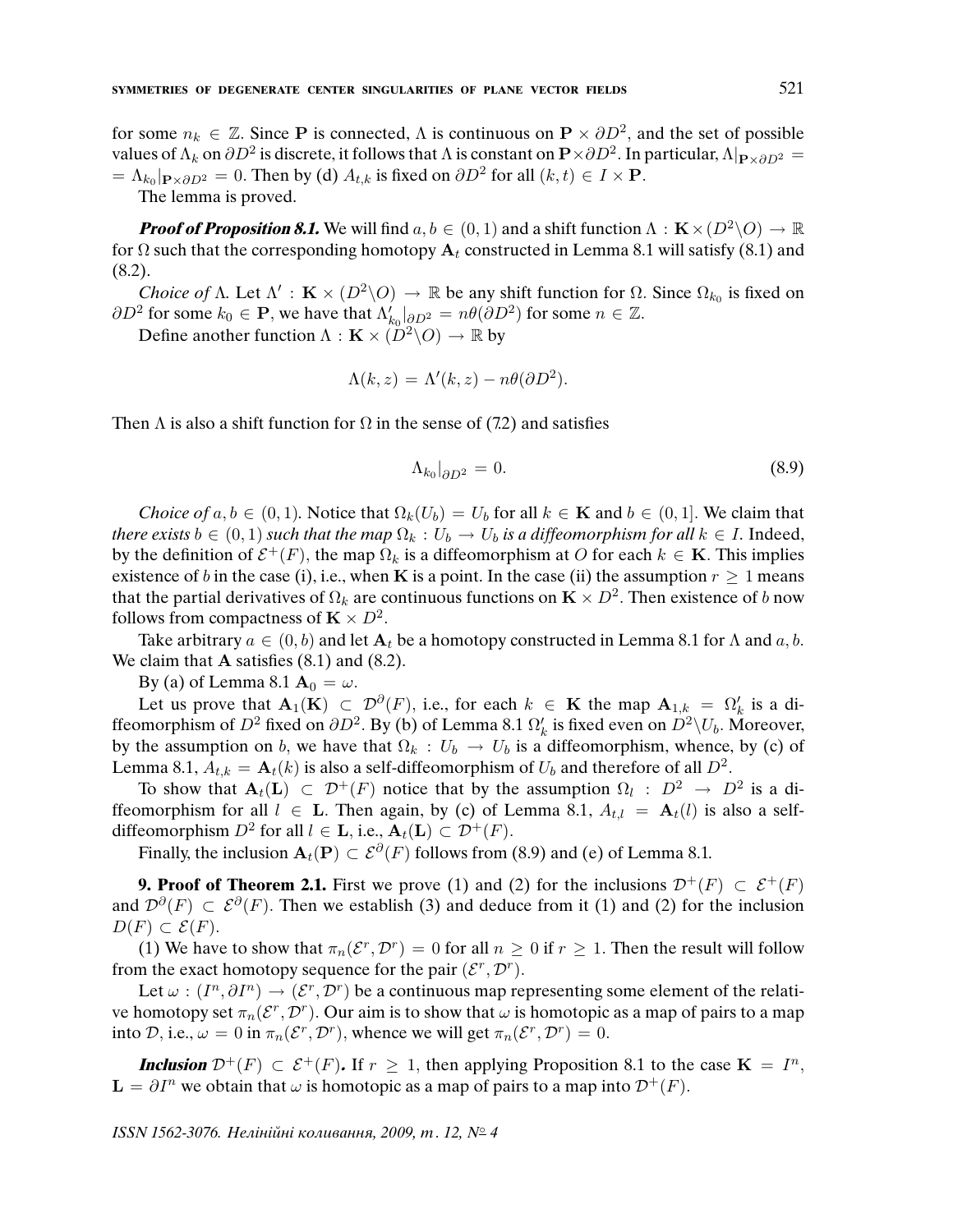522 **S. I. MAKSYMENKO**

**Inclusion**  $\mathcal{D}^{\partial}(F) \subset \mathcal{E}^{\partial}(F)$ . Since

$$
(\mathcal{E}^{\partial}(F), \mathcal{D}^{\partial}(F)) \subset (\mathcal{E}^+(F), \mathcal{D}^+(F)),
$$

we see that  $\omega$  is also an element of  $\pi_n(\mathcal{E}^+(F)^r, \mathcal{D}^+(F)^r)$ , which, as just shown, is trivial. Then Proposition 8.1 can be applied to the case  $\mathbf{K} = \mathbf{P} = I^n$  and  $\mathbf{L} = \partial I^n$ , and we obtain that  $\omega$  is homotopic as a map of pairs  $(K, L) \to (\mathcal{E}^{\partial}(F)^r, \mathcal{D}^{\partial}(F)^r)$  to a map into  $\mathcal{D}^{\partial}(F)^r$ . Hence  $\omega = 0$ in  $\pi_n(\mathcal{E}^{\partial}(F)^r, \mathcal{D}^{\partial}(F)^r)$ .

(2) We have to show that the map  $\pi_0 \mathcal{D}^0 \to \pi_0 \mathcal{E}^0$  is surjective for all  $r \geq 0$ . Let  $h \in \mathcal{E}^+(F)$ . It can be regarded as a map from the set K consisting of a unique point into  $\mathcal{E}(F)$ ,

$$
\omega: \mathbf{K} \to \mathcal{E}, \quad \omega(\mathbf{K}) = h.
$$

Then applying (i) of Proposition 8.1 we obtain that  $\omega$  is  $C^{\infty}$ -homotopic to a map into  $\mathcal{D}^{\partial}(F)$ , whence the inclusion  $\mathcal{D}^{\partial}(F) \subset \mathcal{E}^+(F)$  yields a surjecitve map  $\pi_0 \mathcal{D}^{\partial}(F)^r \to \pi_0 \mathcal{E}^+(F)^r$  for all  $r \geq 0$ . Therefore in the following diagram induced by inclusions all arrows are surjective:

$$
\pi_0 \mathcal{D}^{\partial}(F)^r \longrightarrow \pi_0 \mathcal{E}^{\partial}(F)^r
$$
\n
$$
\downarrow \qquad \qquad \downarrow
$$
\n
$$
\pi_0 \mathcal{D}^+(F)^r \longrightarrow \pi_0 \mathcal{E}^+(F)^r
$$
\n(9.1)

The proof of the surjectivity  $\pi_0 D(F)^r \to \pi_0 \mathcal{E}(F)^r$  is the same as in (1).

(3) It is well known and is easy to prove that for a topological semigroup  $\mathcal E$  the set  $\pi_0 \mathcal E$  of path components of E admits a semigroup structure such that the natural projections  $\mathcal{E} \to \pi_0 \mathcal{E}$  is a semigroup homomorphism. If  $\mathcal E$  is a group, then so is  $\pi_0 \mathcal E$ .

If  $\mathcal{D} \subset \mathcal{E}$  is a subsemigroup, then the induced map  $\pi_0 \mathcal{D} \to \pi_0 \mathcal{E}$  is a semigroup homomorphism.

In our case  $\mathcal{E}^r$  is a topological semigroup and  $\mathcal{D}^r$  is a topological group. From (1) we get that for  $r \geq 1$  the homomorphism  $\pi_0 \mathcal{D} \to \pi_0 \mathcal{E}$  is a bijection, whence it is a semigroup isomorphism. But  $\pi_0 \mathcal{D}$  is a group, whence so is  $\pi_0 \mathcal{E}$ .

Let us prove that all path components of  $\mathcal E$  are homeomorphic to each other. By (1) and (2) the map  $i_0 : \pi_0 \mathcal{D} \to \pi_0 \mathcal{E}$  is surjective for each of W<sup>r</sup>-topologies,  $r \geq 0$ . In particular, this implies that each path component of  $\mathcal E$  contains an invertible element. Now the result is implied by the following statement.

**Claim 9.1.** Let  $\mathcal{E}$  be a topological semigroup such that each path component of  $\mathcal{E}$  contains an invertible element. Then all path components of  ${\cal E}$  are homeomorphic each other.

Moreover, let D be the subgroup consisting of all invertible elements. Then for any two path components  $\mathcal{E}_1$  and  $\mathcal{E}_2$  there exists a homeomorphism  $Q : \mathcal{E}_1 \to \mathcal{E}_2$  such that  $Q(\mathcal{E}_1 \cap \mathcal{D}) = \mathcal{E}_2 \cap \mathcal{D}$ .

**Proof.** Let  $h_1 \in \mathcal{E}_1$  and  $h_2 \in \mathcal{E}_2$  be any invertible elements. Then we can define a homeomorphism  $Q: \mathcal{E}_1 \to \mathcal{E}_2$  by  $Q(h) = h_2 \cdot h_1^{-1} \cdot h$ . Evidently it is continuous, its inverse is given by  $Q^{-1}(g) = h_1 \cdot h_2^{-1} \cdot g$ , and  $Q(\mathcal{E}_1 \cap \mathcal{D}) = \mathcal{E}_2 \cap \mathcal{D}$ .

(1) and (2) for the inclusion  $\mathcal{D}(F) \subset \mathcal{E}(F)$ . Put

$$
\mathcal{D}' = \mathcal{D}(F) \backslash \mathcal{D}^+(F), \quad \mathcal{E}' = \mathcal{E}(F) \backslash \mathcal{E}^+(F).
$$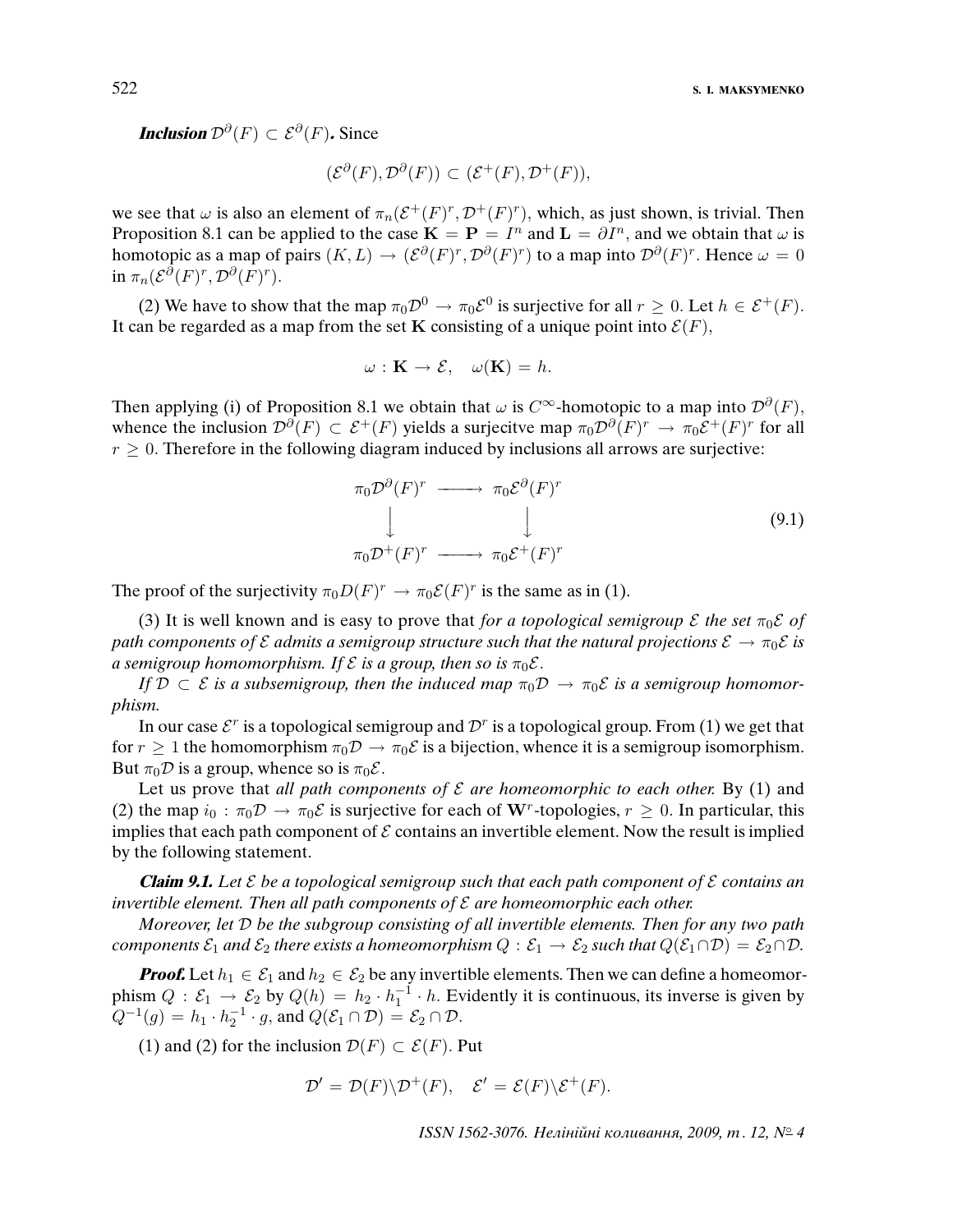Then  $\mathcal{E}'$  consists of full path components of  $\mathcal{E}(F)$  with respect each of W<sup>r</sup>-topologies. Hence we have to prove our statement for the inclusion  $\mathcal{D}' \subset \mathcal{E}'$ . We can also assume that  $\mathcal{E}' \neq \emptyset$ . Then it follows from Lemma 3.1 that  $\mathcal{D}' \neq \emptyset$  as well. Let  $g \in \mathcal{D}'$ . Then we can define a map  $Q$ :  $\mathcal{E}' \to \mathcal{E}^+(F)$  by  $Q(h) = g^{-1} \circ h$  for  $h \in \mathcal{E}'$ . Evidently, Q is a homeomorphism onto with respect to any of  $\mathbf{W}^r$ -topologies. Moreover,  $Q(\mathcal{D}') = \mathcal{D}^+(F)$ . Hence,  $\pi_n(\mathcal{E}', \mathcal{D}') = \pi_n(\mathcal{E}^+(F), \mathcal{D}^+(F))$ . It remains to note that by (1) and (2)  $\pi_n(\mathcal{E}^+(F), \mathcal{D}^+(F)) = 0$  if either  $r \geq 1$  and  $n \geq 0$ , or  $r = 0$  and  $n = 0$ .

**10. Proof of Theorem 2.2.** The proof is similar to the one given in Section 9. Let

$$
\omega : (I^n, \partial I^n) \to (\mathcal{E}^+(F)^r, \mathcal{E}^+(F)^r)
$$

be a continuous map being a representative of some element in the relative homotopy set  $\pi_n(\mathcal{E}^+(F)^r, \mathcal{E}^{\partial}(F)^r).$ 

We have to show that  $\omega$  is homotopic as a map of pairs to a map into  $\mathcal{E}^{\partial}(F)$ . Again we will apply Proposition 8.1 but now the situation is more complicated.

For  $n \neq 1$  denote  $\mathbf{K} = I^n$  and  $\mathbf{P} = \partial I^n$ . Then P is path connected and, by Proposition 8.1,  $\omega$  is homotopic as a map of pairs,

$$
(\mathbf{K}, \mathbf{P}) \to (\mathcal{E}^+(F)^r, \mathcal{E}^{\partial}(F)^r),
$$

to a map into  $\mathcal{E}^{\partial}(F)$ . In this case we can take b arbitrary, and therefore the arguments hold for the case  $r = 0$  as well. This implies  $\pi_n(\mathcal{E}^+(F)^r, \mathcal{E}^{\partial}(F)^r) = 0$  for all  $n \neq 1$  and  $r \geq 0$ .

Suppose  $n = 1$ . Then  $I^1 = [0, 1]$  and  $\partial I^1 = \{0, 1\}$  is not connected, so Proposition 8.1 can be applied only to each of the path components  $\{0\}$  and  $\{1\}$  of  $\partial I^1$ . Actually this is the reason why

$$
\pi_1(\mathcal{E}^+(F)^r, \mathcal{E}^{\partial}(F)^r, \mathrm{id}_{D^2}) \approx \mathbb{Z}.
$$
 (10.1)

To prove (10.1), use  $0 \in I^1$  and  $\mathrm{id}_{D^2} \in \mathcal{E}^+(F)$  as base points, and thus assume that  $\omega(0) = \mathrm{id}_{D^2}$ . Consider the  $(I^1, r)$ -deformation in  $\mathcal{E}^+(F)^r$  corresponding to  $\omega$ ,

$$
\Omega: I^1 \times D^2 \to D^2, \quad \Omega(k, z) = \omega(k)(z).
$$

Then  $\Omega_0 = id_{D^2}$  and therefore the zero function  $\Lambda_0 = 0$  is a shift function for  $\Omega$ . By Lemma 7.1,  $\Lambda_0$  extends to a *unique*  $(I^1,r)$ -deformation

$$
\Lambda: I^1 \times (D^2 \backslash O) \to \mathbb{R}
$$

being a shift function for  $\Omega$  on  $D^2 \setminus O$  in the sense of that lemma. In particular the last function  $\Lambda_1$  is a shift function for  $\Omega_1\in{\cal E}^\partial(F)$  which is fixed on  $\partial D^2.$  Then by Proposition 8.1 applied to  $P = \{1\}$ , we get that  $\Lambda_1$  takes constant value on  $\partial D^2$  being an integer multiple of the period of orbit  $\partial D^2$  with respect to F. Thus

$$
\Lambda(\partial D^2) = \rho_\omega \cdot \theta(\partial D^2)
$$

for some  $\rho_{\omega} \in \mathbb{Z}$ . Evidently,  $\rho_{\omega}$  counts the number of "full rotations" of  $\partial D^2$  during the homotopy  $\Omega$ . We claim that the correspondence  $\rho : \omega \mapsto \rho_{\omega}$  yields an isomorphism (10.1).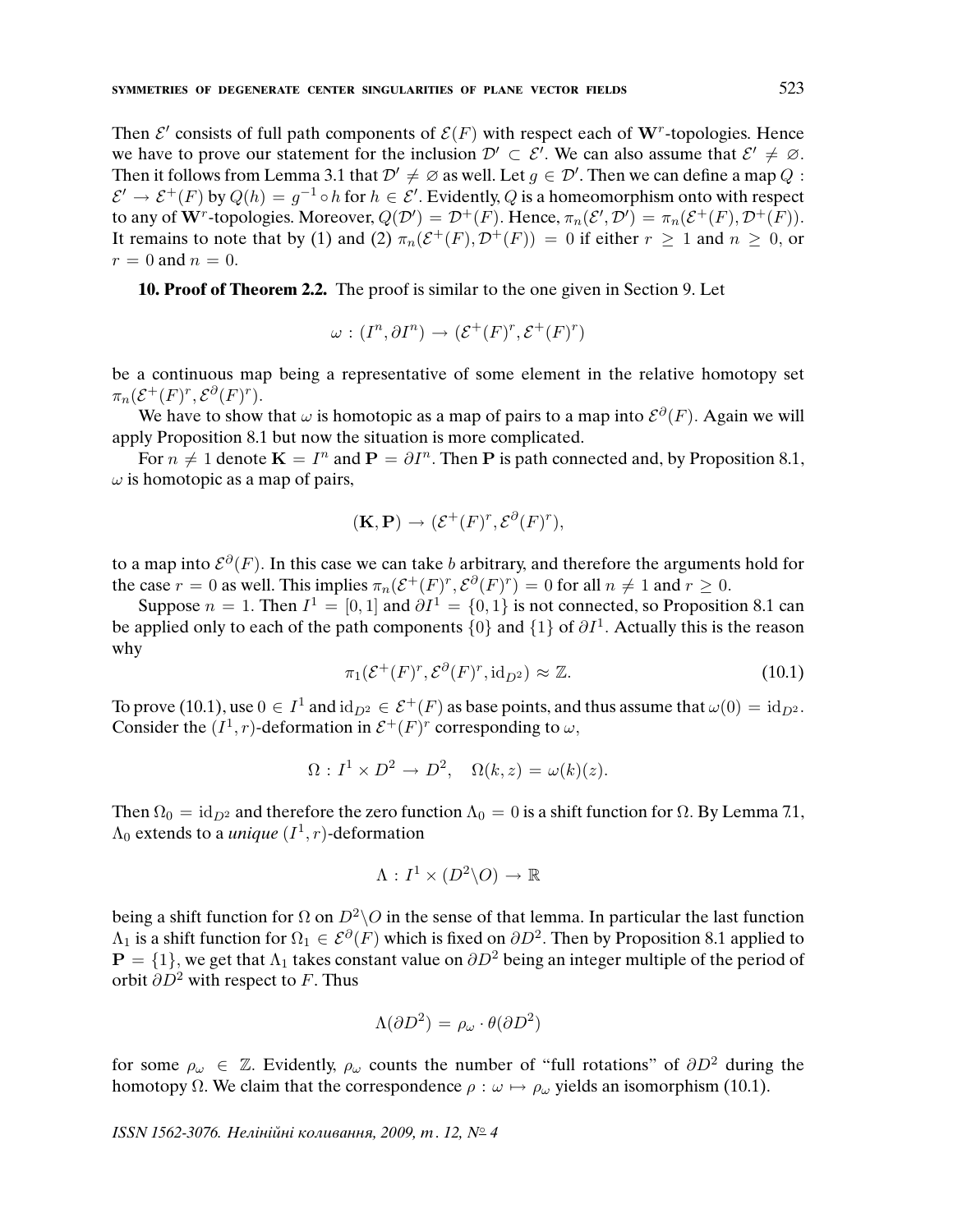It is easy to see that  $\rho$  induces a *surjective homomorphism* 

$$
R: \pi_1(\mathcal{E}^+(F)^r, \mathcal{E}^{\partial}(F)^r) \to \mathbb{Z}.
$$

To show that R is a monomorphism suppose that  $\rho(\omega) = 0$ , so  $\Lambda_0(\partial D^2) = \Lambda_1(\partial D^2) = 0$ . Then it follows from (d) of Lemma 8.1 that

$$
A(t,0,z) = A(t,1,z) = z
$$

for all  $t \in I$  and  $z \in \partial D^2$ . In other words,  $\mathbf{A}_t(0), \mathbf{A}_t(1) \in \mathcal{E}^{\partial}(F)^r$  for all  $t \in I$ .

Thus  $\omega$  is homotopic to a map into  $\mathcal{E}^\partial(F)$  via a homotopy relatively to  $\partial I^1,$  and therefore it represents a trivial element of  $\pi_1(\mathcal{E}^+(F)^r, \mathcal{E}^{\partial}(F)^r)$ . This implies that R is an isomorphism.

**11. Proof Theorem 2.3.** Let F be a TC vector field on  $D^2$  such that  $\nabla F$  is degenerate and ker**i** ⊂  $Sh(F)$ .

(1) If  $\nabla F = 0$ , then the relation  $Sh(F) = \ker j$  follows from the assumption  $Sh(F) \supset \ker j$ and (1) of Proposition 2.1.

Suppose that  $\{id\}$  is the path component of id in  $L(F)$ . Since j is continuous from W<sup>r</sup>topology of  $\mathcal{E}(F)$  for  $r \geq 1$ , it follows that  $\mathcal{E}_{\text{id}}(F)^r \subset \text{ker } \mathbf{j} = Sh(F) \subset \mathcal{E}_{\text{id}}(F)^r$ . This also implies (2.11).

(2) Suppose that  $\nabla F = \begin{pmatrix} 0 & a \\ 0 & 0 \end{pmatrix}$  for some  $a \neq 0$ . We have to show that  $Sh(F) =$  $= \mathcal{E}_{\text{id}}(F)^1 = \mathbf{j}^{-1}(A_{++}).$ 

It follows from the definition, see (2.6), that A is a group,  $A_{++}$  is its unity component in  $GL^+(2,\mathbb{R})$ , and  $A_{-+}, A_{++}, A_{-+}$  are another path components of A. Since j is continuous in the W<sup>r</sup>-topology of  $\mathcal{E}^+(F)$  for  $r \geq 1$ , it follows that the inverse images of these path components are open-closed in  $\mathcal{E}(F)$ . On the other hand,  $Sh(F)$  is path connected in all W<sup>r</sup>-topologies, as a continuous image of a path connected space  $C^{\infty}(M,\mathbb{R})$ , whence

$$
Sh(F) \subset \mathcal{E}_{\text{id}}(F)^1 \subset \mathbf{j}^{-1}(A_{++},).
$$

Conversely, let  $h \in \mathbf{j}^{-1}(A_{++}),$  so  $\mathbf{j}(h) = \begin{pmatrix} 1 & a\tau \\ 0 & 1 \end{pmatrix}$  for some  $\tau \in \mathbb{R}$ . We have to show

that  $h \in Sh(F)$ .

Evidently  $\mathbf{j}(h)$  coincides with

$$
\exp(\tau \cdot \nabla F) = \exp\left(\begin{array}{cc} 0 & a\tau \\ 0 & 0 \end{array}\right).
$$

Consider the flow  $(\mathbf{F}_t)$  of F. Then  $\mathbf{j}(\mathbf{F}_t) = \exp \left( \begin{array}{cc} 0 & at \\ 0 & 0 \end{array} \right)$  for all  $t \in \mathbb{R}$ . Hence  $\mathbf{j}(\mathbf{F}_\tau) = \mathbf{j}(h)$ ,

Define the map  $g: D^2 \to D^2$  by  $g(z) = \mathbf{F}(h(z), -\tau) = \mathbf{F}_{-\tau} \circ h$ . Then  $\mathbf{j}(g) = \begin{pmatrix} 1 & 0 \\ 0 & 1 \end{pmatrix}$ , i.e.,  $g \in \text{ker } \mathbf{j} \subset Sh(F)$ .

In other words,  $g(z) = \mathbf{F}(z, \alpha(z))$  for some  $\alpha \in C^{\infty}(D^2, \mathbb{R})$ . Put  $\beta(z) = \alpha(z) + \tau$ . Then  $h(z) = \mathbf{F}(z, \beta(z)),$  i.e.,  $h \in Sh(F)$ .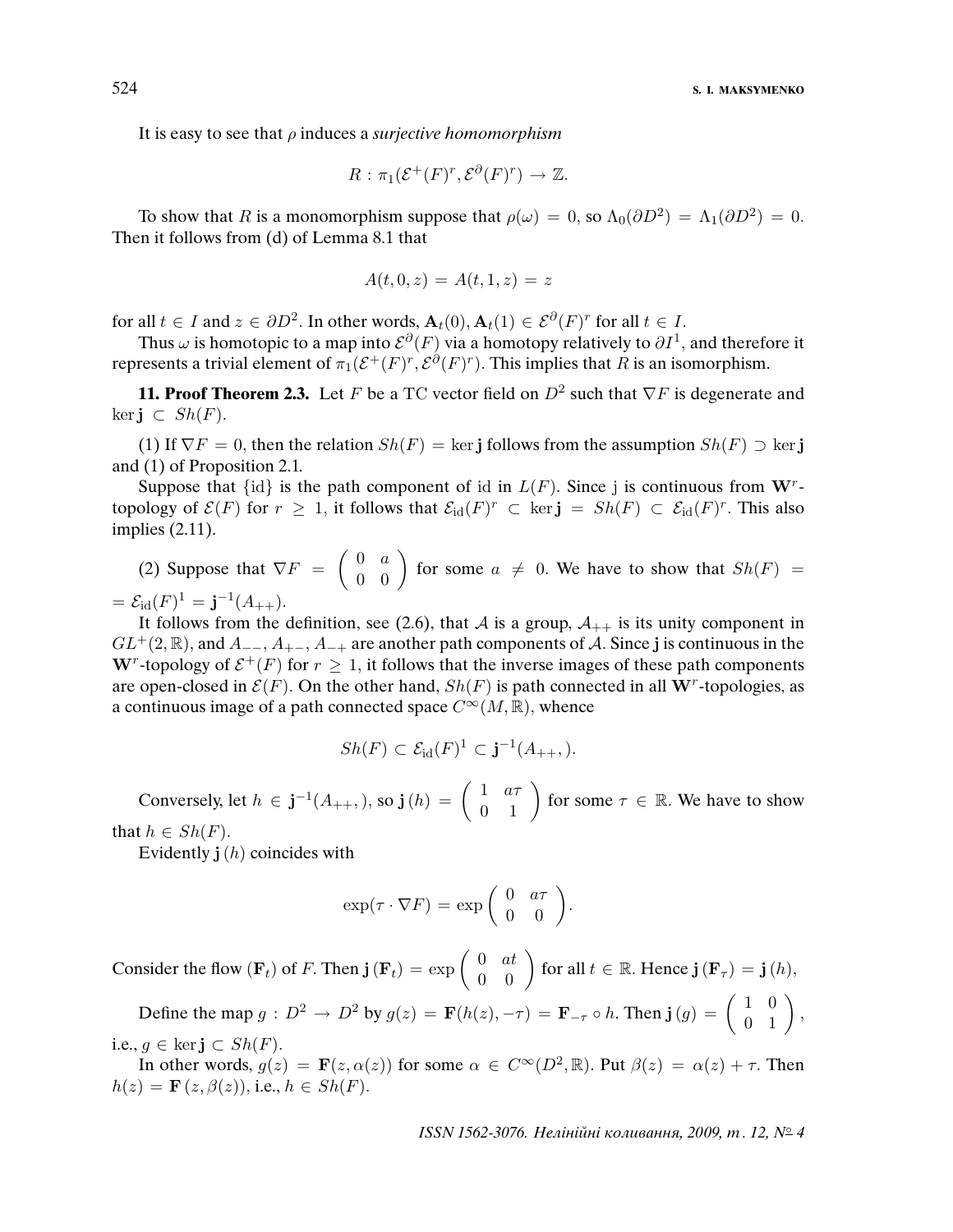(3) Due to (2.2) we have only to show that the mapping

$$
i_1 : \pi_1 \mathcal{E}^{\partial}(F)^r \to \pi_1 \mathcal{E}^+(F)^r
$$

induced by the inclusion is an isomorphism. Moreover, by exactness of the sequence (2.3) it remains to show that  $i_1$  is surjective.

Let  $\omega : I \to \mathcal{E}^+(F)^r$  be a continuous map representing a loop in  $\mathcal{E}^+(F)^r$ , i.e.,

$$
\omega(0) = \omega(1) = \mathrm{id}_{D^2}.\tag{11.1}
$$

We have to show that  $\omega$  is r-homotopic relatively to  $\partial I$  to a map into  $\mathcal{E}^{\partial}(F)^{r}$ .

It follows from (11.1) that  $\omega(I)$  is contained in  $\mathcal{E}^+_{{\rm id}}(F)^r$  which, by (1) and (2), coincides with  $Sh(F)$ . Thus  $\omega(I) \subset Sh(F)$ . Moreover,  $\omega(\partial I) \subset \text{ker } \mathbf{j}$ . Then, by Lemma 7.3,  $\omega$  is homotopic to a map into ker j relatively to  $\partial I$ . Hence we can assume that  $\omega$  is a loop in ker j.

Consider the  $(I, r)$ -deformation corresponding to  $\omega$ ,

$$
\Omega: I \times D^2 \to D^2, \quad \Omega(t, z) = \omega(t)(z).
$$

Then  $\Omega_0 = \Omega_1 = \text{id}_{D^2}$  and  $\Omega_k \in \text{ker} \mathbf{j} \subset Sh(F)$  for all  $k \in I$ .

In particular, every  $\Omega_k$  has a  $C^\infty$  shift function  $\Lambda_k: D^2 \to \mathbb{R}$  defined on all of  $D^2.$  Since  $\nabla F$ is degenerate, we have by Lemma 5.1 that such  $\Lambda_k$  is unique. In particular,  $\Lambda_0 = \Lambda_1 = 0$ .

Then it follows from Lemma 7.2 that the map  $\Lambda : I \times (D^2 \backslash O) \to \mathbb{R}$  defined by  $\Lambda(k, z) =$ =  $\Lambda_k(z)$  is a  $(I, r)$ -deformation being a shift function for  $\Omega$ .

Take any  $a,b\in(0,1)$  such that  $a < b$  and consider the homotopy  $\mathbf{A}_t$  of  $\omega$  into  $\mathcal{E}^\partial(F)$  defined by (8.5). Since  $\Omega(0, z) = \Omega(1, z) = z$  for all  $z \in D^2$ , we obtain from (d) of Proposition 8.1 that  $\mathbf{A}_t(0, z) = \mathbf{A}_t(1, z) = z$  for all  $t \in I$ . In other words  $\mathbf{A}_t$  is a homotopy relatively  $\partial I$ .

(4) This statement follows from  $(1)$  – (3) and the well known fact that any finite subgroup of  $GL^+(2,\mathbb{R})$  is cyclic.

Theorem 2.3 is proved.

- 1. Palis J, de Mel W. Geometric theory of dynamical systems. New York: Springer, 1982.
- 2. Maksymenko S. Symmetries of center singularities of plane vector fields // arXiv:0907.0359.
- 3. Poincaré H. On curves defined by differential equations.  $-$  Moscow, 1947 (in Russian).
- 4. Lyapunov A. M. A general problem of stability of moving. Moscow: Gostechteorizdat, 1950 (in Russian).
- 5. Takens F. Normal forms for certain singularities of vectorfields // Ann. Inst. Fourier.  $-$  1973.  $-$  **23**, № 2.  $-$ P. 163 – 195.
- 6. Belitsky G. R. Smooth equivalence of germs of vector fields with a single zero eigenvalue or a pair of purely imaginary eigenvalues // Funct. Anal. and Appl.  $-1985. -20$ , № 4.  $-$  P. 1 – 8 (in Russian).
- 7. Sibirsky K. S. Algebraic invariants of differential equations and matrices. Kishinew, 1976.
- 8. Sibirsky K. S. Introduction to the algebraic invariants theory of differential equations. Kishinew, 1982.
- 9. Maksymenko S. Connected components of partition preserving diffeomorphisms // Meth. Funct. Anal. and Top. — 2009. — **15**, № 3. — P. 264 – 279 (arXiv: math/0806.0159).
- 10. Maksymenko S. Homotopy types of stabilizers and orbits of Morse functions on surfaces // Ann. Global Anal. and Geom.  $-2006. - 29$ , № 3.  $-$  P. 241 – 285 (arXiv: math/0310067).
- 11. Hansen V. L. The homotopy problem for the components in the space of maps of the n-sphere  $\#$  Quart. J. Math. Ser. 2. — 1974. — **25**. — P. 313 – 321.